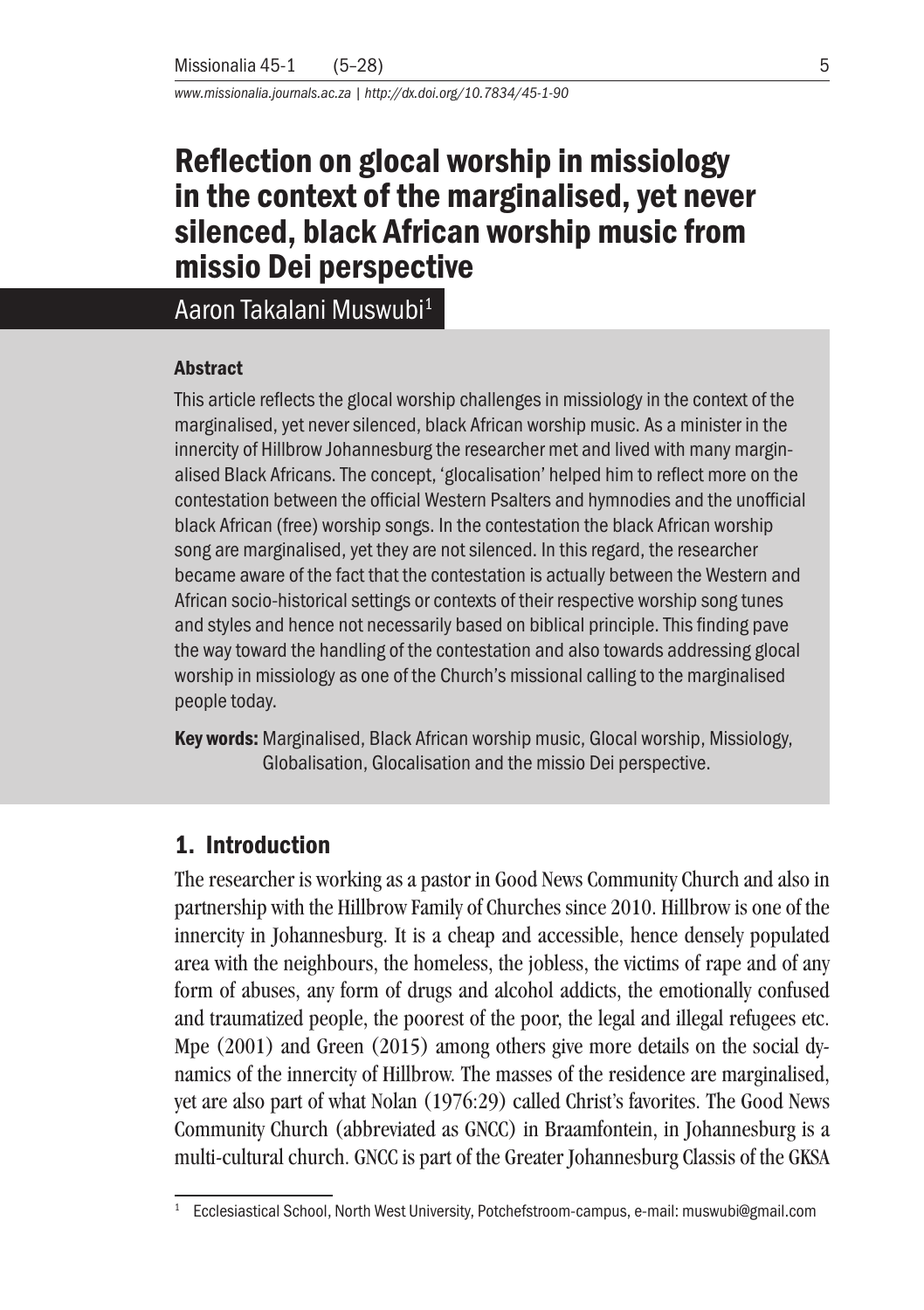(Gereformeerde Kerk in Suid Africa). In GNCC, most church members come from many and varied ethnic groups with distinct cultural backgrounds and music styles. They worship together in the same worship service. These includes the English, Afrikaans, Venda, Tsonga, Sotho, Tswana, Pedi, Zulu, Shona, Chewa, Swahili, Congolese, Cameroonians and Sudanese. They worship together in the same morning worship service using both the Psalters and hymnals from Western origin and many free songs. The GNCC is part of the Hillbrow Family of Churches (abbreviated as HFC), a fraternal of Church leaders in the innercity of Hillbrow and around. As Saayman (2010:14, 15) described the missional calling of the local church, these local Churches felt, as their missional calling to work in this innercity which is at the same time a melting pot of both the postmodern North Atlantic culture and traditional African, Eastern and Latin-American cultures (cf. also Kirk 1997:7; McLaren 2007:44). They work with a view that the triune God is concerned about Hillbrow as he is concerned about the entire world from its creation to its recreation as His scope of activities as Wright (2006:63f) and Bosch (1991:391f) argued. It is from this perspective that these churches are attempting to sing the spectrum of worship songs in such a glocal context. It is a context where they act locally while thinking globally (Bosch, 1991:457). It is the context where the liturgical (*leitourgia)* or public worship service of God which is directed to all of the humanity as well as to the rest of creation is viewed as part of God-given comprehensive calling together with the *kerygma* [proclamation], *diakonia* [ministry of service] and *koinonia* [communion or fellowship] as articulated by Hoekendijk (Kritzinger *et al*. 1994:36). The main question which remains to be answered is the contestation debate between the official western Psalters and hymnodies which are regarded as official and central and the unofficial (free) songs which are regarded as unofficial and peripheral. There are lot of attempts in this regard. Liesch (1996) and Hawn (2003) and many practical theology scholars suggested the blending or convergence of the traditional and contemporary worship styles. Liesch (1996:25) suggested the ratio of 50/50 or 25/75 or 60/40 as a convergence ratio of the traditional and contemporary worship songs on the same Sunday morning service depending on the compositions of the people and the church's history and traditions. Hawn (2003:2, 6f) also suggested the movement beyond the dichotomy between the western hymnodies which are mostly dominant and authoritative in the morning worship services and the free songs which are used in the beginning, the end and outside of the morning worship services. In support of the suggestions, this article discusses firstly, the concept glocalisation, its use in the Japanese context and its application to some black African music genre; secondly, the Church's missional calling to address the glocal worship music from the missio Dei perspective which is a challenge in missiology today and then the conclusion.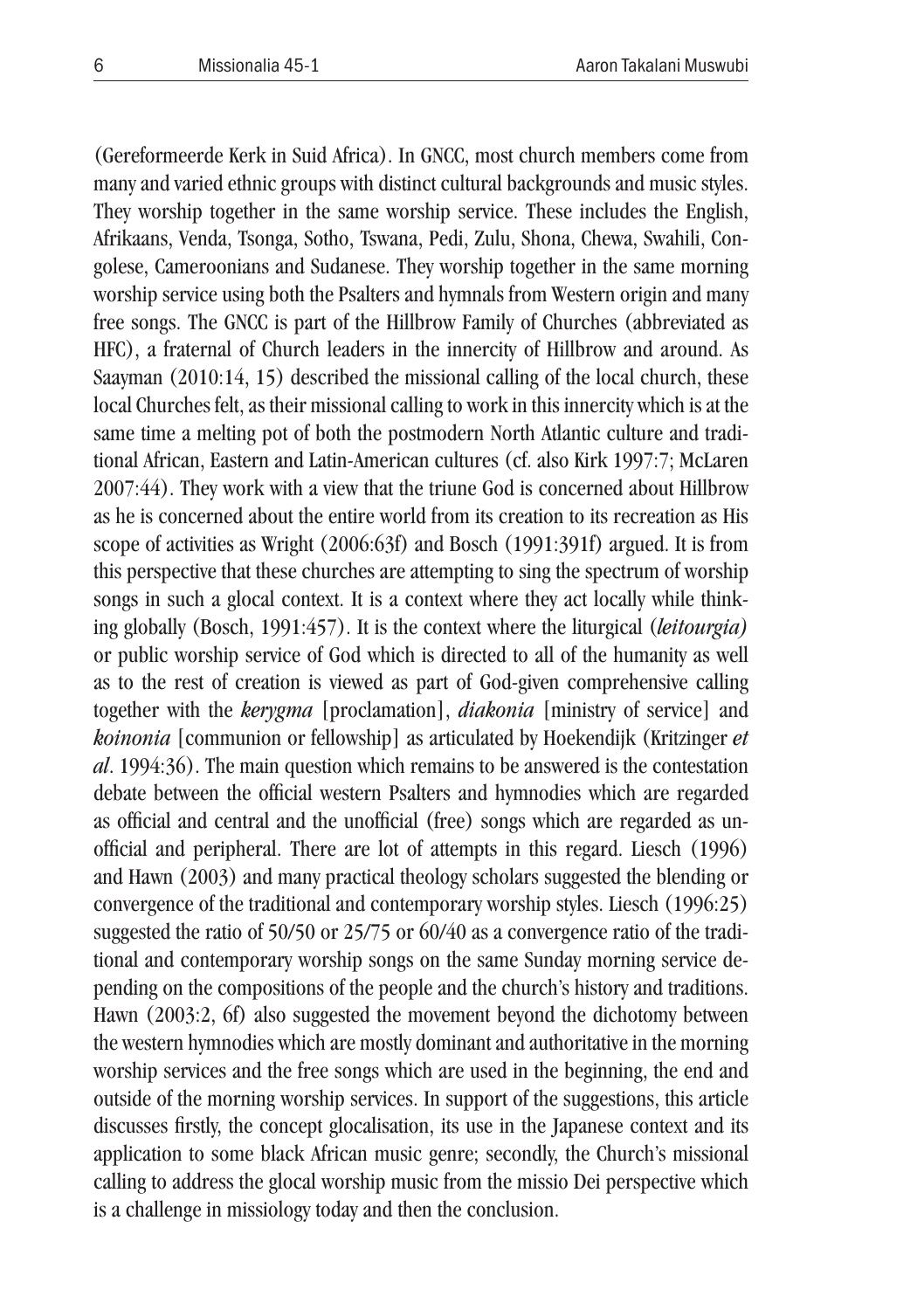### 2. Glocalisation - a new and slippery concept.

Glocalisation is a new phrase or 'slogan' of the 21st century which has been widely used since the late 1980s (Giulianotti, 2012:433). It is derived from a popular Japanese business strategic concept, called, 'dochakuka' which refers to the way of adapting farming techniques to local conditions. The concept appeared first in the late 1980s in the articles which appeared in the Harvard Business Review (Levitt, 1983:92f). It is intensified by the travel, trade, television and other technologies (satellite) and to a large extent, by the English language as a global langua franca (Scholte, 2000:48, 59; Hendriks, 2004:15). And hence people everywhere despite the limits of place, distance and borders are gradually sharing many and varied global products, services, values, practices, tastes et cetera. In the process, many academic disciplines and research fields attached different meanings to it, yet it is still a slippery concept to define. In this article there are at least two broad ways of defining glocalisation, namely, as a local-globalisation and as a global-localisation. These definitions are like identical twins, with distinct, yet overlapping focuses.

#### 2.1 It is viewed as a global localisation

In this case glocalisation is viewed from global-intended brand point of view. The focus involves incorporating (adopting, adapting and adjusting) certain globallyintended brands, products and/or services into the local settings, accounting for interest, tastes and preference (Robertson, 1992:28, 173; Khondker, 2004:3). It is in this regard that in this article the Psalms, Hymns and Spiritual songs (cf. Col.3:16; Eph.5:19) are regarded as a globally-intended worship songs as there were meant to be sung in a multicultural Churches in Ephesus and Colossae as full range of worship songs (Detwiler, 2001:1; Dunn, 1996:236; Martin, 1982:51) and hence their incorporated (adopted, adapted and adjusted) into varied multicultural melodies and tunes suited for local settings, interest, tastes and preference is also implied.

#### 2.2 It is viewed as a local globalisation

In this case glocalisation is viewed from local-intended brand point of view. The focus involves the spreading the locally-intended brands, products and/or services far beyond that locality into a global arena. It is a global expansion of the local ideas, practices and institutions or the de-territorialisation or trans-territorial of previously defined local boundaries (Robertson 1992:97-114). It is in this regard that this article acknowledge many and varied local-innovated folk song tunes/styles which spread far beyond their locality into a deterritorialised or trans-territorial global arena (Robertson 1992:97-114)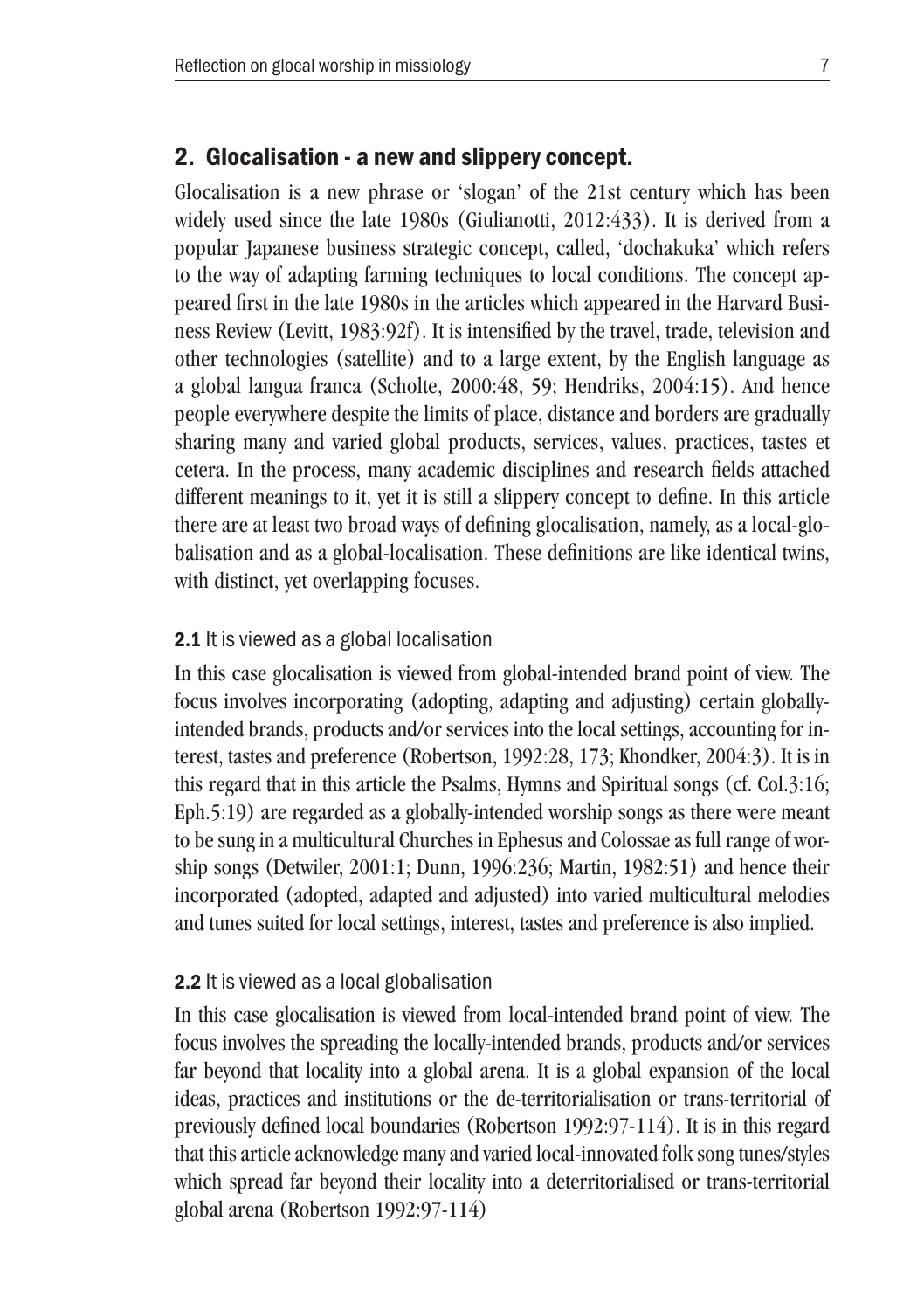#### 2.3 Its origin and usage in the Japanese context

The concept glocalization is traced from the Japanese term, 'dochakuka' which refers to the way of adapting farming techniques to local conditions. The Japanese build their economies by linking their traditional culture with some aspects of western culture. Some of their proverbs offers further insight on this, including, "Wakon kansai" (means, Japanese spirit, Chinese learning) and "Wakon yosai" (means, Japanese spirit, Western learning). They learn western ideas, technology and services and then incorporate (adopt, adapt and adjust) those globally-intended brands, products and/or services into the local setting, interest, tastes and preference (Khondker, 2004:3; Robertson, 1992:90). For instance, McDonald product has a global brand (Levitt, 1983:92- 102) together with local elements (to be part and parcel of local life) like McSpaghetti in Philippines, Maharaja Mac and Veggie McNuggets in India, a kind of shrimp burger, Teriyaki Burger in Japan / Malaysia and so on. (Fujino, 2010:174-175; Kotler, 2009:467f). In this way, two distinct, yet overlapping processes run concurrently, namely, that while the globally-intended brands, products and/or services are incorporated, adopted, adapted and adjusted into the local settings, accounting for interest, tastes and preference, their own local brand with core indigenized elements incorporated in the same global-intended also spread far beyond their locality and into a global arena. The Church in the Glocal South (Asia, Africa and Latin America) can learn from the Japanese model of glocalization especially as far as worship music and songs are concerned.

2.4 Its application possibilities in the way worship songs were handled by Martin Luther and John Calvin amongst other Reformers in the sixteen century and beyond

It should be clear that the Church music has been affected in every age by the prevailing worldview or spirit of that age as Johansson (1992:35) argued. Due to time and space of this article, the focus will be on Lutheran and Calvin among the 16th century reformers. Both Luther and Calvin valued at least five worship precepts: (1) that music is a gift from God next to theology (Gritters, 2008:83; Garside, 1979: 64); (2) that singing should be congregational (Garside, 1979:12); thirdly, that an understandable vernacular or language of ordinary people should be used in singing (Garside, 1979:11); (4) that the popular tunes or melodies which are familiar to the ordinary people should be used (Garside, 1979:11; Leaver, 2007:13; Westermeyer, 1998:148f); (5) that the congregation should be trained or equipped so as to sing well especially to sing vocally (cappella), chorally (in unison) and in the right melody (Garside, 1979:64; McKee, 2003:19-20; Gritters, 2008:83). These Reformers incorporate (adopted, adapted and adjusted) the global-intended Psalm, Hymns and Spiritual Songs are into their local settings by using folk tunes,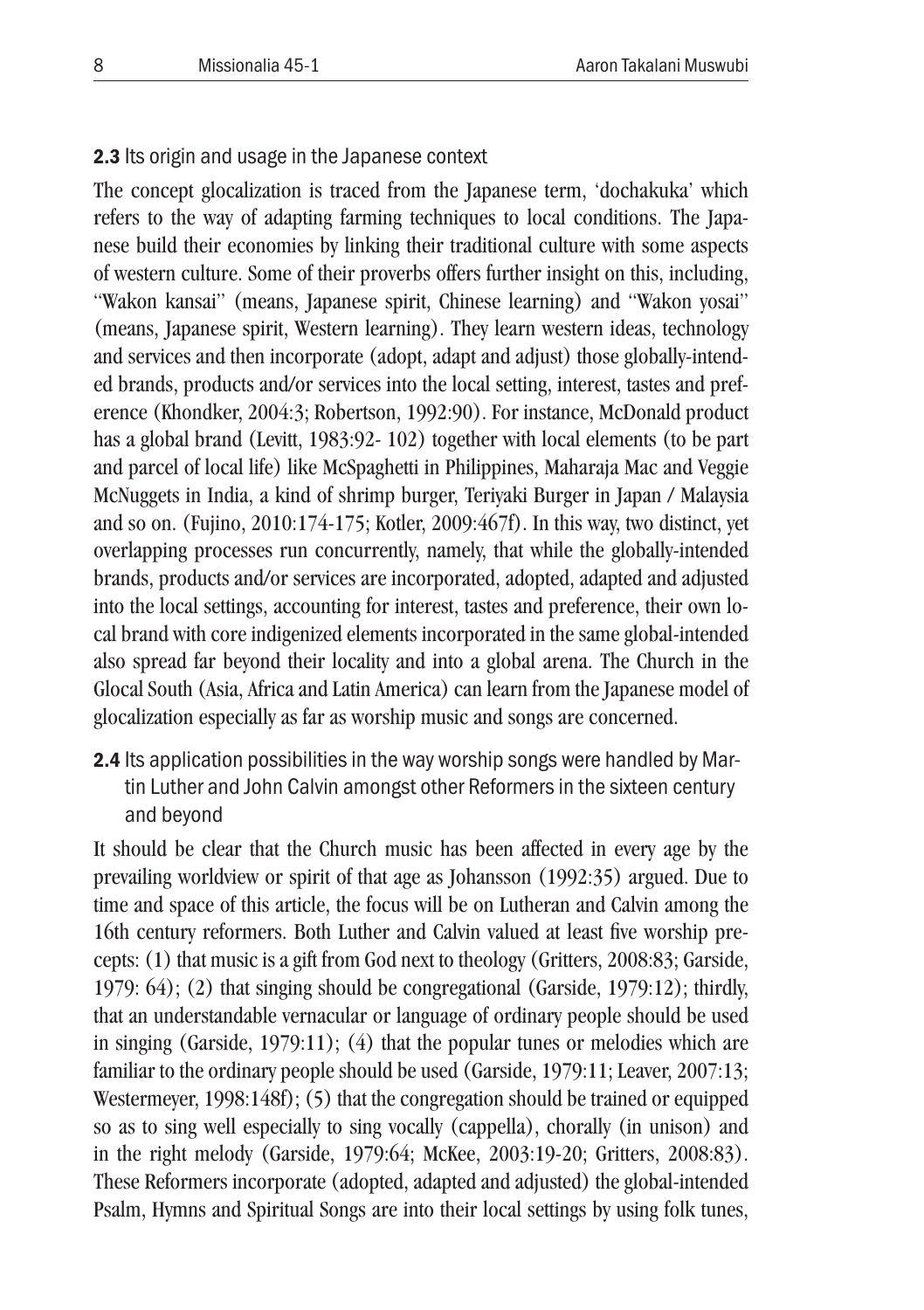for according to them, Church worship songs should be understandable to ordinary people (Frame, 1996:115).

### 2.4.1 The use of folk tunes by Luther, Calvin and also Totius (J.D. du Toit) among others

As a former Augustinian monk, Luther was familiar with ancient Greek music, Gregorian chants and other Roman Catholic tunes which were already familiar to the majority of the people in Germany (Rothra, 2009:4). Calvin also sought and used first rate melodies and tunes of his times with the help of a professional musician, Louis Bourgeois (Kirby, 1955:9). Calvin's Geneva Psalter was completed in 1562. Its tunes were once nick-named "Geneva Jigs", as they were regarded as simple, direct and popular tunes of the time. But the very tunes made the Genevan Psalter more strong and memorable style of the time and had an influence even beyond the Reformed Christian world (Kirby, 1955:7; Wilson-Dickson, 1992:66). As much as culture is inseparable to Church liturgy and music (Byars, 2002:17f; Kruger, 2007:651; Ludik, 2008:16; Strydom, 1994:52), J.D du Toit (Totius) also used the volk (hymn) tunes in versifying the Psalms into Afrikaans for the Afrikaans-speaking churches and the volk (Akrofi & Smit, 2007:181ff). The singing tunes of Psalm 38, 46, 48, 68 and 130 particularly evokes loyalty to the Bible and also patriotism to the Afrikaans nation's religion, history and culture (Akrofi & Smit, 2007:194f). It is a challenge to avoid biases and prejudices in a multicultural worship services to the Church denominations whose members' ears are accustomed to the worship song tunes or melodies based on a homogeneous heritage (Solomon, 1992:2; Cartwright, 1997:6f; Kirk, 1999:82f).

### 2.4.2 An application of two-ways approach of glocalisation in a multicultural worship service

According to Cartwright (1997:6-9) "....we can learn to read scripture together, but only if we began to recognize and expose the hidden histories that constitute our identities ....(with their) different kind of struggle with the Bible....in largely separate ways. " The same challenge was put differently by Kirk (1999:82-83) saying, "We are so immersed in our own culture that it is hard to see its defects or to see the strengths and goodness of other cultures. What we are familiar with is often taken as the standard for judging what others do. We do not see the subtle, and perhaps insidious, influence of culture on our beliefs and behaviour." In this article, the Psalms, Hymns and Spiritual songs (cf. Col.3:16; Eph.5:19) are regarded as a globally-intended worship songs as they were meant to be sung in a multicultural Churches in Ephesus and Colossae as full range of worship songs (Detwiler, 2001:1; Dunn, 1996:236; Martin, 1982:51). In the Diagram 1 below, it is indicated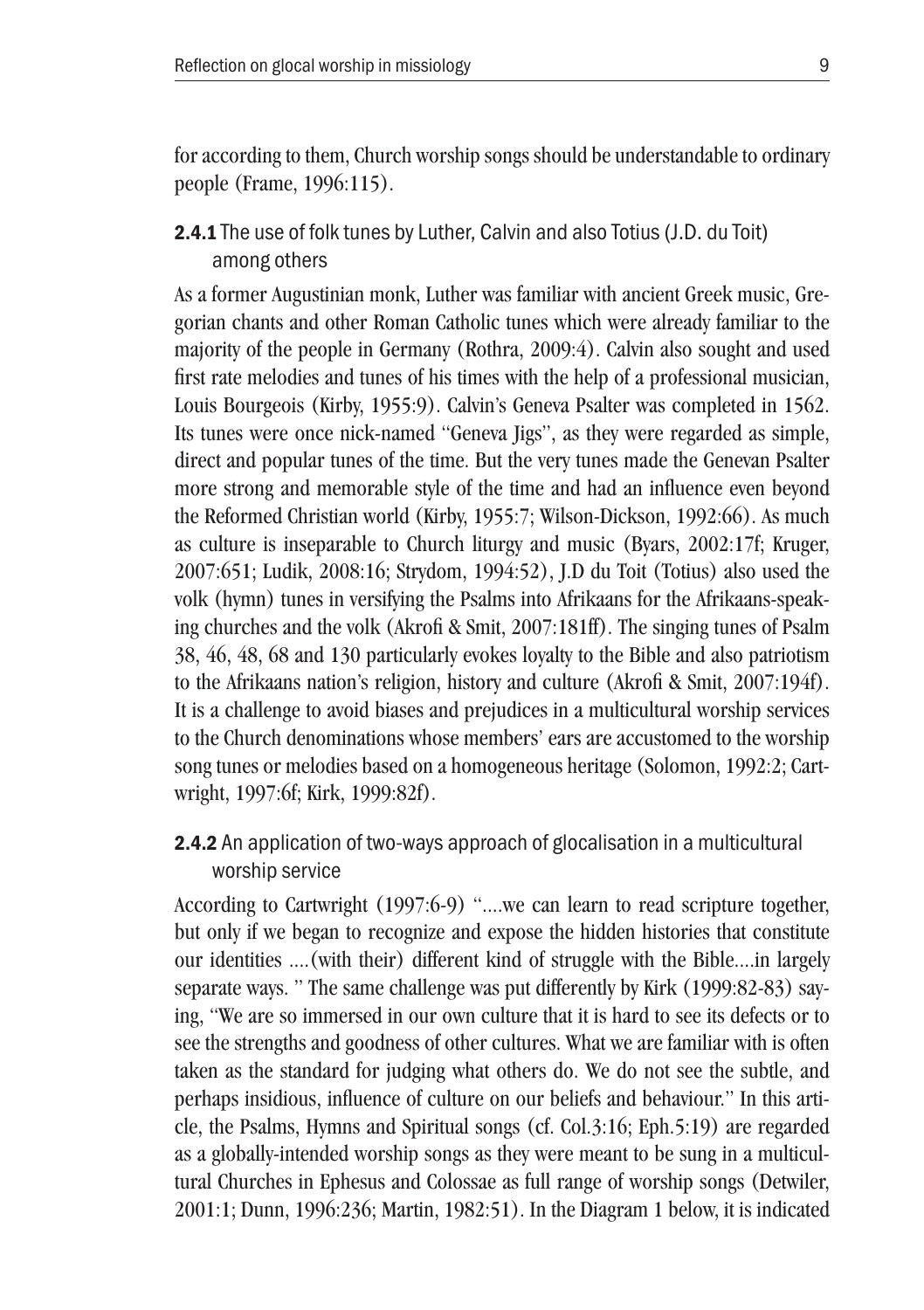that, on the one hand, the globally-intended worship songs should be contextualised (cf. glocal localisation), that is they should be incorporated (adopted, adapted and adjusted) into varied multicultural melodies and tunes suited for local settings, interest, tastes and preference and on the other hand, they can be globalized (cf. local globalisation), that is, the locally-intended worship song styles can be spread globally to be exercised universally by other cultures. But this latter process is optional (not compulsory) that other cultural groups can use a locally intended worship style..

In this way, this article is attempting to address the problem of marginalised woship music styles and tunes. It became clear that the concept glocalisation can be applied in the music context. In this article, the sixteen century reformers' setting of Martin Luther and John Calvin and that of the Afrikaans are used as an example of how globally-intended worship songs like Psalm, Hymns and Spiritual Songs were integrated and incorporated for the sake of the ordinary Church members by using tunes and melodies which are understandable or able to sing in their respective socio-historical settings /context. The problem is experienced when those locally intended worship song styles are formalized as criteria and/or standards for other cultural groups like the black (American) Africans who also have their own sociohistorical settings or context as the basis of their melodies or tunes. They should also incorporate (adopted, adapted and adjusted) the Psalm, Hymns and Spiritual Songs as a general (globally-intended) framework using their own specific music styles which are understandable (able to sing) by ordinary Church members in their own socio-historical settings.

2.5 The marginalised, yet never silenced music: the Black American and the Black African music among others

The music that originated from the Black Americans slaves and also from the Black African apartheid victims were marginalised in the official Church decisions, yet never silenced in the local (black) Church worship settings.

# **2.5.1** The black-American Spirituals- an example of marginalised, but never silenced music

A lot has been written about the black American spirituals, which are the songs that originated by the slave from the mid-1700s (Wilson-Dickson, 1992:193). Philip B Blish (1838 – 1876) collected old and new hymns and tunes chosen for Gospel spreading from cradle to grave (i.e. from the Sunday school, youth, formation of robes choirs, recreation facilities for family activities, libraries, Publishing houses and seminaries etc (Geider, 2008:24f; Wilson-Dickson, 1992:188). The Spirituals were incorporated with other Euro-American music genre during the Great Awak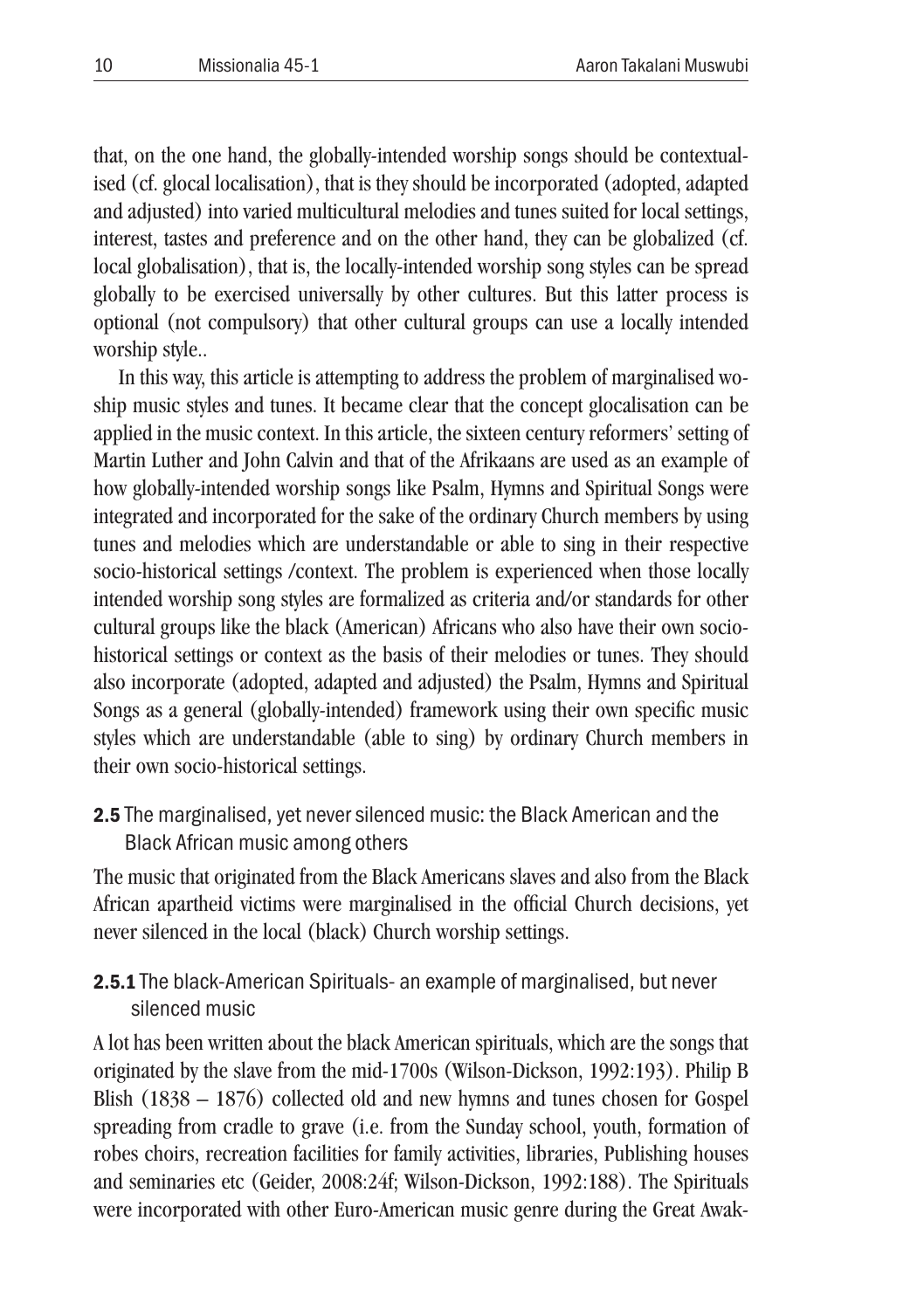ening and other Euro-American revivals in the early 1800s and hence spread worldwide (Frame, 1996:116; Combee, 2011:314). These easy-to-pick, emotionallycharged songs/choruses with repeated short refrains were sung by both white and blacks while accompanied by hand-clapping and foot stamping. They are learned by simply imitating the melody, rhythm, and words, and performance in and outside the church and hence passed down through religious ceremonies, birthday etc. (Wilson-Dickson, 1992:188). They were marginalized in the official Church decisions, yet never silenced in and outside their local Church worship settings.

### 2.5.2 The Hillbrow innercity as the melting pots of glocal music genre

According to Mpe (2001:3), "By 1990', Hillbrow was considered either as a sophisticated melting point of cultures, class and ethnicity or decaying city scape of violent crime, drugs, prostitutions and AIDS". Griffiths and Clay, (1982:9), also argued that, "the often-cited high crime rate in Hillbrow must be seen in relation to the high population density, and is not the highest in the country….because more people are crowded into Hillbrow than anywhere else in South Africa, there's naturally more of everything else. Hillbrow itself is never static. The first place in South Africa to reflect the changes in society, to follow the trends, it's something like a barometer of what is new in the young, free world and it reflects all the economic ups and downs of South African society – of which, for all its differences, it is very much a part". Hillbrow's high population density is due to people coming from anywhere else in and outside South Africa and hence this innercity reflects what is trending in and outside South African society (Green, 2005:3). This innercity absorbs, incorporate and creatively remix the black (American) African and Euro-North-Atlantic music elements into the glocal music genre (local-global music remixes) (Muller, 2004:7). For example the tap dancing and male dominant a capella group called *isicathamiya* {from the verb *cathama* meaning standing on tip-toe (Muller, 2004:6)}. Such music genre incorporated Euro-North American music elements like gumboots, guitar and four-part harmony hymns (Coplan, 1985:72f). In this context, even worship music is also a music of encounters, which is fluid, in flux and open to new possibilities (Muller, 2004:5; Stewart, 2000:2f). Due to the trade, travel and technology such a glocal music spread worldwide (Muller, 2004:8f).

# 2.5.3 The black-African Spirituals- an example of marginalised, but never silenced music

Choral music combines Euro-American classical and popular songs and African traditional songs (Coplan, 1985:267). The western tonic solfa notation system (four part harmony) was introduced and learned at schools by school children and at churches by church members as they were regarded as official standard worship music styles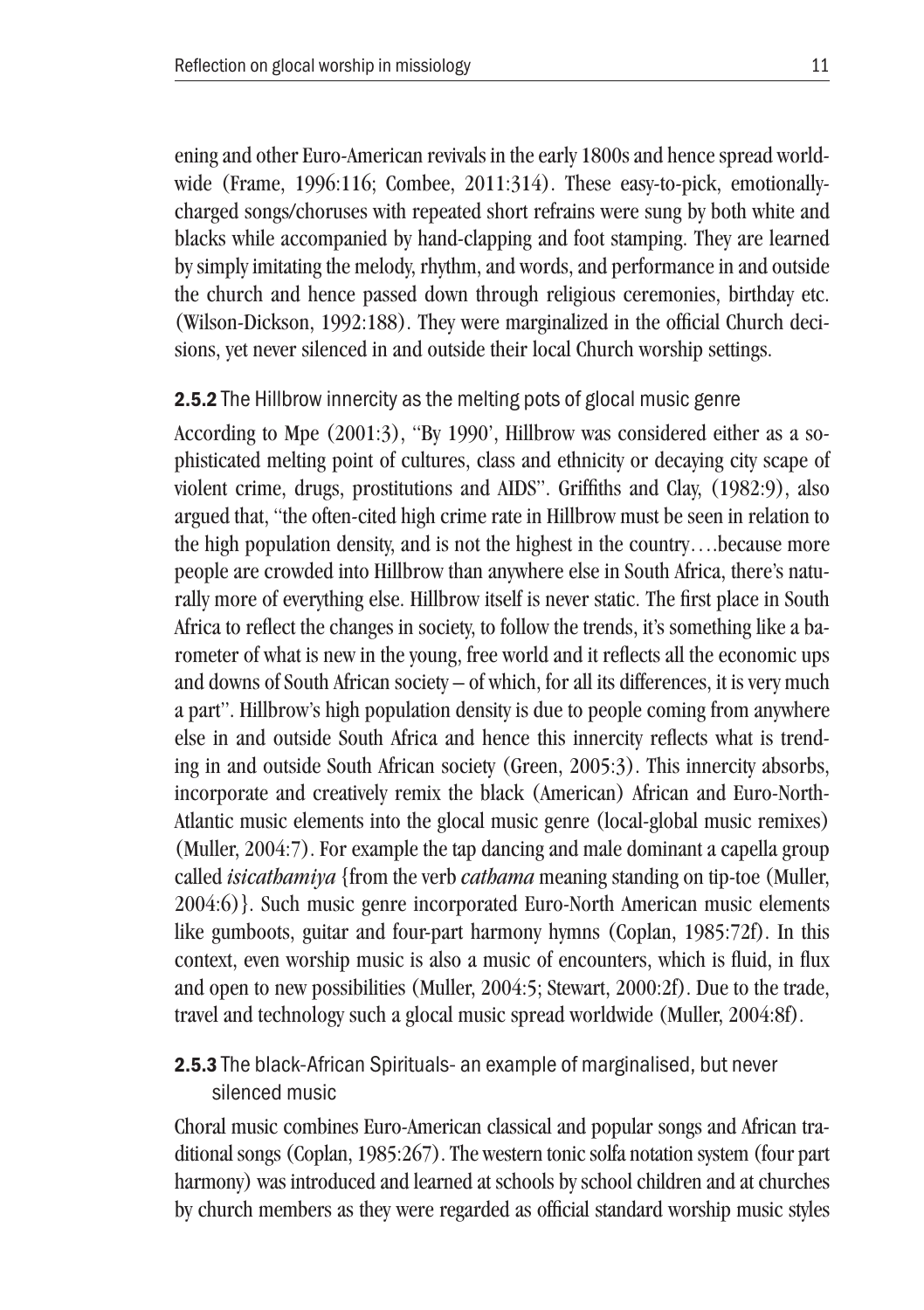intended for both civilisation (secular) and for conversion (sacred) of the indigenous inhabitants (Muller, 2004:2f; Stewart, 2000:2f). Due to African vocal tone, the tonic solfa notation was adopted and adapted easily and hence spread widely throughout South Africa especially in the semi and urban areas by the emerging African middle class and the educated elites (Agawu, 2003:8; Stewart, 2000:3f; Blacking 1982:297). From the more hymn-dominant style, they were also developed and popularized in the choir concerts, Eisteddfods and other Music Festivals and Choir competitions since the 1930s (Coplan, 1985:72; Stewart, 2003:3f). Even when by the 1950s, the National Party government eradicated the missionary and hymn (Choral) singing influence in the schools. The Choral music incorporated the Choruses and other gospel music and since the 1980s they were performed with vocal inflection and independence, and solo performance with group support and bodily movement using an informal, free flowing robe-like African choir uniform and hence replace the more formal, tighter fitting and less-flexible European buttoned blouses and skirts choirs uniform (Muller, 2004:5) and were performed for commercial interests (James, 1999:155). The melody lines (major and minor) accommodate improvised and overlapping parallel melodies and polyphonic tonalities and other accompaniments like dancing, gestures and movements which are intrinsically part of music [learned by heart or by rote] (Muller, 2004:2f; Coplan, 1985:28f;117f).

# 2.5.4 The 'suspected' negative effects of Black (American) African music on people

It is noted in this article that music in general has both the constructive and destructive effects on the people including the marginalised people and hence Plato, Augustine and Calvin among others, warn us about the negative effect of music and it is not necessary to repeat them in this study (cf. Plato's Republic, Book 3; Augustine's confession, X.33; Calvin's preface to the Psalter by Oliver, 1965:158). But the negative effects of music influenced the decisions taken as reasons against the marginalized Black American/African worship music without regarding their settings, but only the specific western socio-historical settings of the western Psalm &/or Hymnbooks (cf. the Synod of Dordtrecht, 1618-19, Article 69; Westminster Confession of faith, 21.1; Totius's Collected Works Part 3:369, 383 & 432; GKSA Synod, 2009:741.1.4.3.2; Spoelstra, 1963:141; 1989:72f; Hofmeyr and Pillay, 1994:114, 115).

# 2.5.5 The 'acknowledged' positive effects of Black (American) African music on people

The multi-cultural worship service in Hillbrow Family of Churches incorporates Western and African worship songs in their morning worship services including choruses especially in the beginning, the end and outside of morning worship ser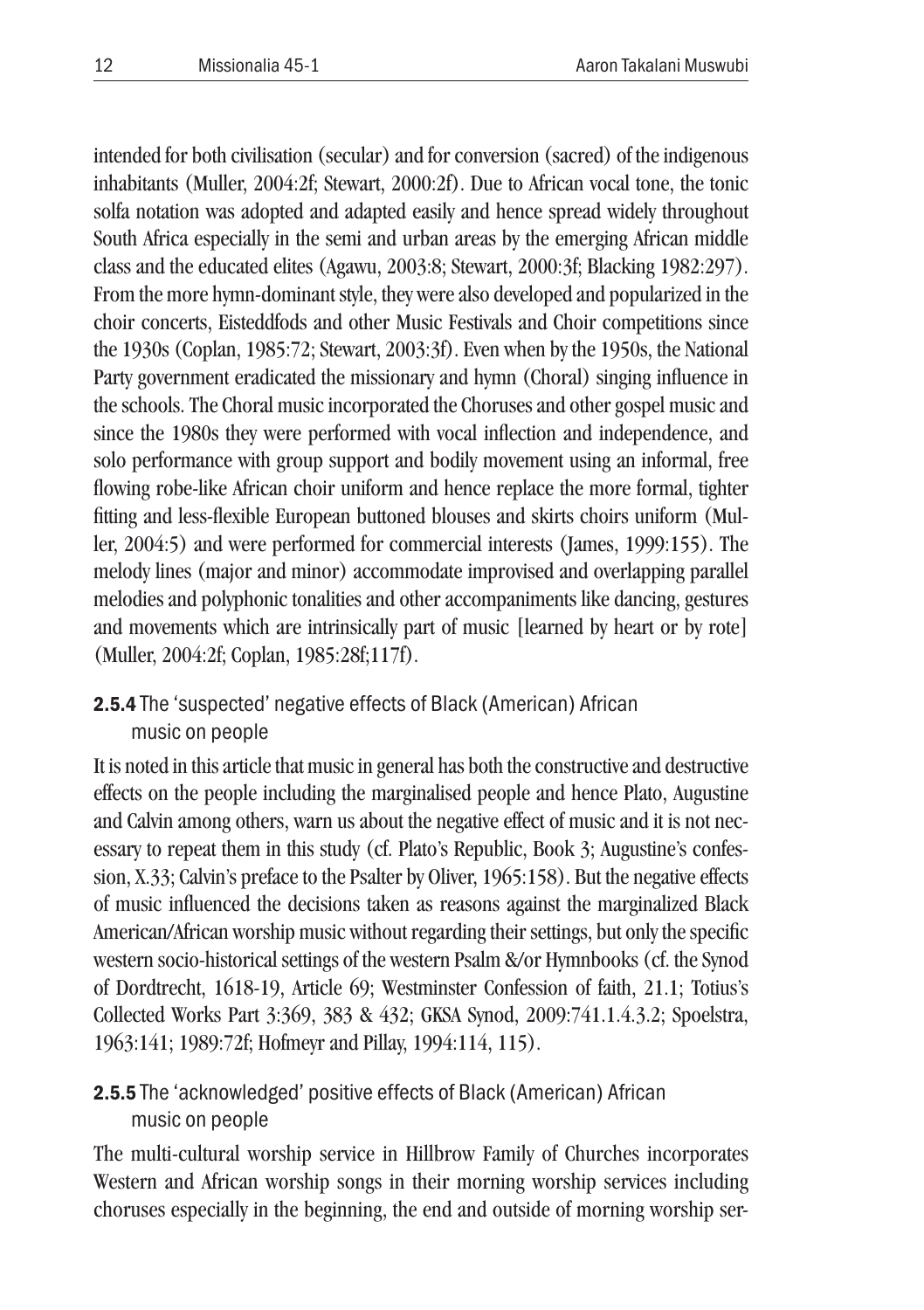vices, for instance, in the evening church service, cell-groups, Sunday school and youth programs, weddings, funerals, revival, outreaches, praise-and-worship, and comfort-visits meetings (Walker 1974:109; Harris 1983:202; Gifford, 1998:341; Calitz (2011:246). As Psalms, Black Worship music serves as a medium and instrument in expressing, reflecting, interpreting and articulating the way or essence of life (Merriam, 1982:69, 140-141; Schmidhofer, 1998:594). Worship music is the voice for God's people, which mirrors the culture and worldviews of society. It reveals, reflects and expresses thoughts and emotions, and shares important issues and themes. It is a platform for voicing criticism, commendation, reflection, questioning, rebellion and cry out for the answers God provides (Solomon, 1992:1). In the Black African context, music and life go together. It is not only present in almost each fibre of life, but it is also an integral part of African's daily personal and communal life (Tracey, 1986:30). To Roper (1975:310) in the Indian context for example, "it is impossible to divorce Indian music from the whole structure of Indian culture and philosophy with which it is interwoven in a number of ways." From the moment of birth/childhood African music is learned and always invites everyone to participate in the wholeness, togetherness and all aspects of *Ubuntu* life (an inseparable and integrated sacred and secular life which includes the socio-cultural and political activities (Bebey, 1975:8f; Chernoff, 1979:23; Nketia, 1974:22).

### 3. A missional call to the marginalised in the 21st century

In the Black African context, including the marginalised Hillbrow (innercity) people, music and life go together (Tracey, 1986:30). In that context the Hillbrow Family of Church experience their worship music in many and varied ways including bringing together (1) church life and everyday life, as they are sung everywhere (not only in church); (2) many people of disparate age (young and old) and, status (high, middle and low class), since they are accessible to and can be sung by everyone; and (3) various denominations (traditional and contemporary) churches, because they articulate God's attributes and deeds. Black African worship music's basic characteristics include (1) the call-and-response style whereby an opening line is usually led by soloist (group, choir or chorus leader), before the singers join in the singing, after which there is a group response, where the leader and groups' lines overlap, because as the group continuously follows in response, the leader continuously enters to take a lead; (2) they are repeated over and over again in a cyclical structure, for comprehension and internalisation purposes; (3) their pitch is relative to the skills and creativity of the singers and of the instrumentalist and hence does not depend on one universal and fixed pitch, but utilises relative pitch with complex and non-lineal rhythm or polymetric, polyrhythmic or cross-rhythmic interplay and a wide-spectrum of sound, tuning and melody, which depend on the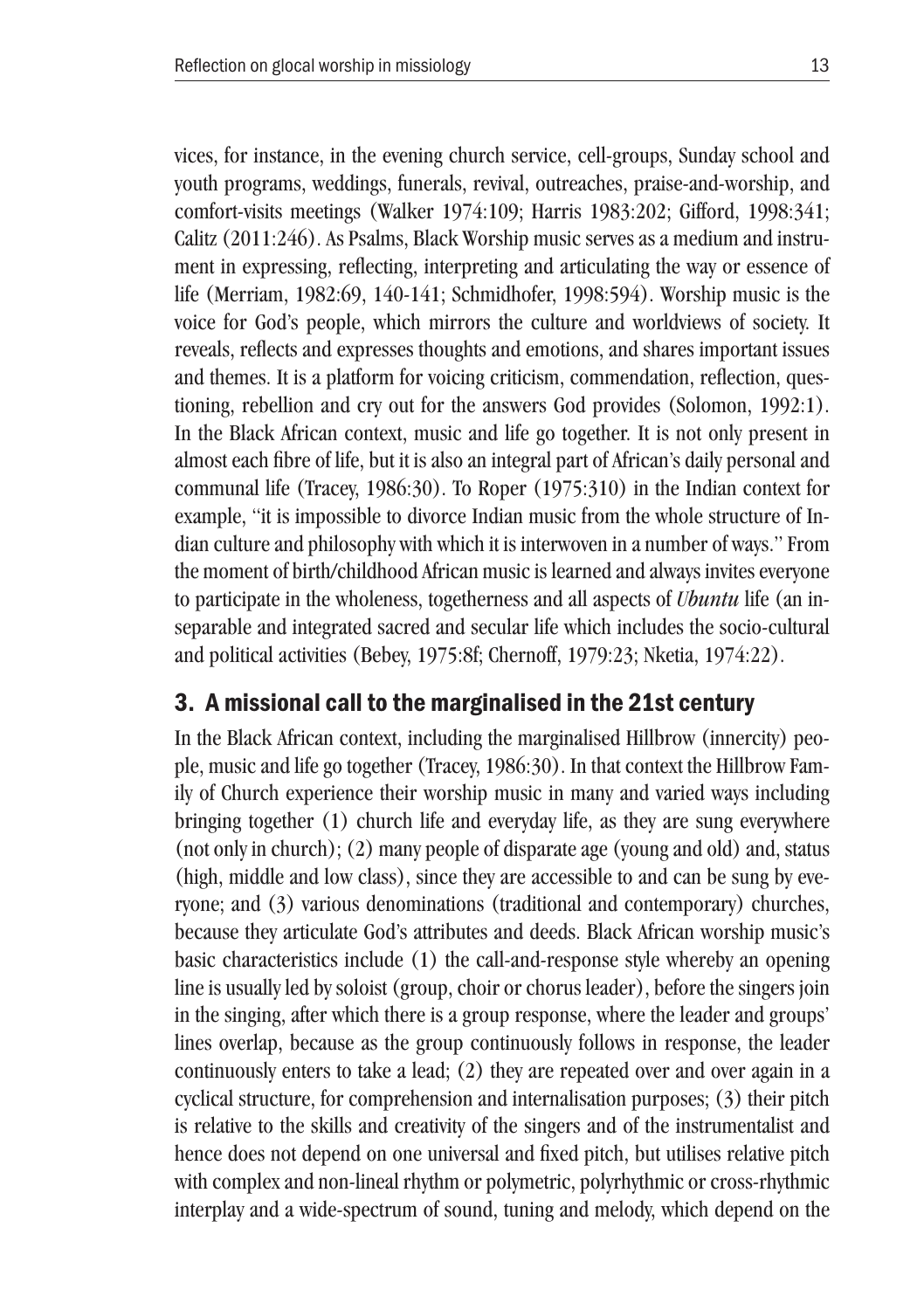speech tone, pronunciation, accentuation and rhythm of an African language; Last, but not the least, it is an accompanied music which involves instruments as communicative tool, which stimulate such individual and corporative expressive body movements like clapping, trapping and dancing (not arm and/or leg-crossing).

# 3.1 Jesus' word/manifesto in Luke 4:18f as part of missio Dei specifically to the marginalised

The question of the church's missional identity was transmitted from Leslie Newbigin in 1978 in England to the USA missiologist scholars from 1998 (Gelder, 2008:1, 3). Gelder, 2008:120-124) and Jeong (2007:7, 13-15) using the book of Luke and Acts to indicate that through the empowering work of the Holy Spirit, God used human weakness to perform His mission and Jesus's words in Luke 4:18f confirmed His association with the poor and the marginalised (Luke 5:27f; 7:31f; 15:1f; 19:1f). In this regard, Roxburgh and Romanuk (2006:15-18) have argued that missional leaders should lead the Church in Trinitarian mission destined to reach the least expected people, places and times based on incarnation principle. According to van Niekerk (2014:2), unlike Hoekendijk's *method of mission*, which did not, and does not challenge the political order of the day, Newbigin emphasised that the early church presented itself to address the real questions of people's lives such as poverty, violence and corruption amongst others (Newbigin 1986:99–100). Under the title, *'The new global mission: The gospel from everywhere to everyone'*, Samuel Escobar (2003:78) has argued that since there are few books on the prophets, healings, spiritism, exorcism and spiritual powers, "missionaries today are being driven to restudy the NT teaching about religiosity as well as about the presence and power of the Holy Spirit. Communication technology and techniques as well as an intellectual reasonable faith are not enough." In this regard, Chester and Timmis (2011:31) have argued also that living at the margins in a post-Christendom context means that, "we must think of church as a community of people who share life, ordinary life – everyday church with an everyday mission." Due to the church's nature - being from, but not of, yet called in the world - she is treated as a stranger in a secularised world, and hence, the Church as an everyday church and as a community of people should see it as an opportunity to operate also on the margins of society and hence share life, ordinary life in every moment of the day (24/7). It is an inevitable missional calling pointed out by many and varied mission scholars and organizations, including the ones mentioned below.

# 3.1.1 In the Accra Declaration of 2004.

Given the socio-economic and ecological injustice, the General Council of the World Alliance of Reformed Churches (WARC) made a declaration that, "God calls the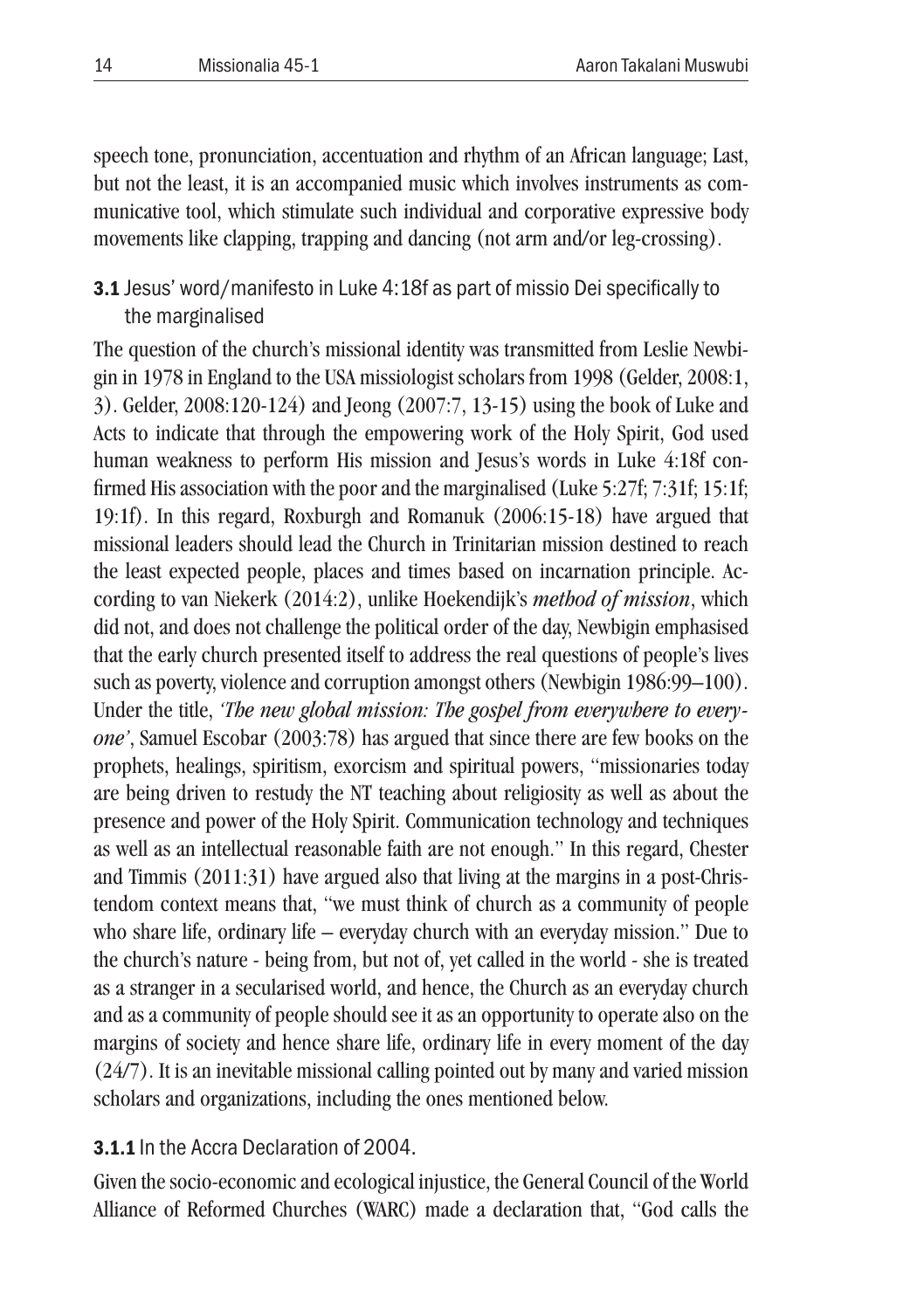church to follow (Him).... among other things, that the church must witness against and strive against any form of injustice.... (by) powerful and privileged people who selfishly seek their own interests and thus control and harm others" (cf. WARC, Article 14 to 36 in particular). According to Boesak, Weusmann and Amjad-Ali,  $(2010:80 - 81)$ , it is a call upon the Church worldwide to work together towards unity and fullness of life for all including the poor, the vulnerable, the marginalised.

### **3.1.2** In the 2010 Edinburg centenary symposium

On the 14th and 15th of April 2010, the Norwegian Lutheran Mission Organisation hosted a symposium in Edinburg in memory of the 1910 Edinburgh Missionary Conference. The 2010 Edinburgh centenary confirmed the radical shift from 1910 to 2010 from the Church as a center of mission (i.e. doing mission) to Triune God as the center of mission (i.e. being missional) (Guder, 2000:53-55). It is in this context that the local Church is viewed as a glocal church and hence they should be involved in God's mission both locally and globally (Berentsen 2011:69)

# **3.1.3** In the (WCC) in 2012 statement

The World Council of Churches (WCC) adopted a document, entitled, "*Together towards Life in changing landscape*," accepting that the second and third world Church living in marginalised contexts should take the lead in God's mission as main agents cooperators or stakeholders of the mission in the margins of society, a mission which is integrally connected with social justice. Conn (1984:211f) already wrote about the shift in the Christian axis from the North to the South, the new center of ecclesiastical gravity and vitality, and the importance in church growth and theological construction. According to Van Engen (1991:193), in Asia, Africa and Latin America the Church is growing, yet operating "under tremendous pressure from other religions, severe restrictions on their evangelistic activities, and radical shortages of personnel, materials and finances [...] and dealt with new religious movements and the prophets, healings, spiritism, exorcism and spiritual powers." In order to address worship songs in a multi-cultural socio-historical seetings or practical situation it is important to view the context from the missio-Dei perspective as indicated in Diagram 1 below.

### 3.2 From missio Dei perspective

**3.2.1** The reflection on the formation of human doxology is important in handling worship wars

As already indicated above (cf. 2.4.1 above), one of the five precepts for worship which the 16th century reformers, included Martin Luther and John Calvin was to value music is a gift from God next to theology (Gritters, 2008:83; Garside, 1979: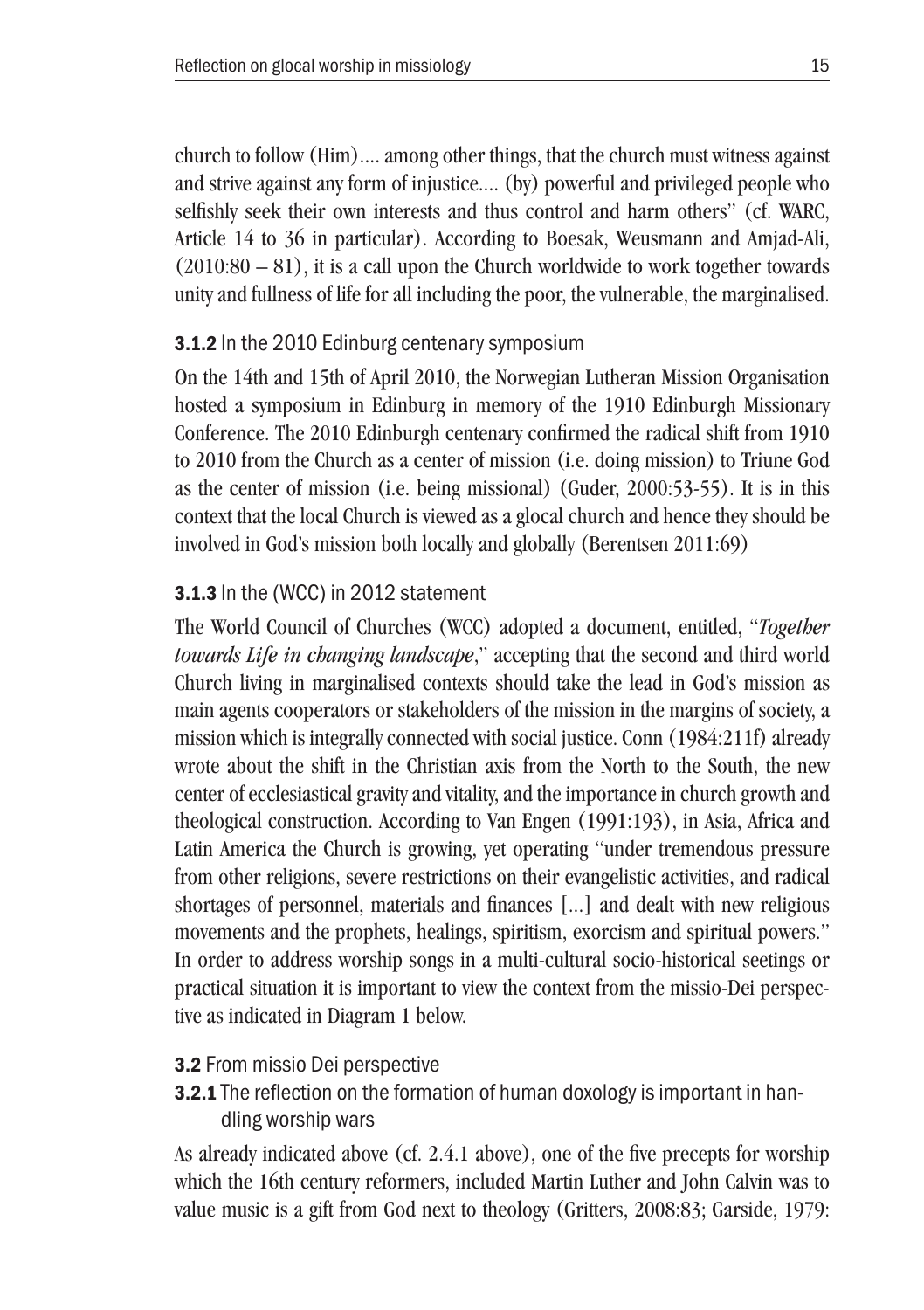64). It is from this basis that music should be understood, especially when the formation, deformation and reformation missio Dei framework is taken into consideration as Diagram 2 below illustrated. This missio Dei framework is important in handling worship music disputes in the multi-cultural worship context. It is briefly elaborated below.

# 3.2.2 Basic point: any human being including the marginalised one is made after God's image

God made each human being after His image (*eikon in Greek)* (Gen.1:27). Wright, (2007:421) explained an image in two ways, namely (1) adjective explanation of an image focusing on the qualities that one possesses such as wisdom, power, goodness, gentleness (i.e what the person does-Ps.93, 145) and (2) an adverbial explanation of an image focusing on one's essence or core of being (i.e.who the person is (cf. Lightfoot 1892:144-48). Both explanations define God's image and are intertwined and bound together so that who the person is and what he or she does defines him or her as an image of God and can neither be separated from nor supplemented to each other. Each person has a creation right and capacity to be addressable by and accountable to God and is aware of God's communication (Wright, 2007:421, 422).

# **3.2.3** God in Christ deserves human doxology using the heart-felt worship music and songs

God made human being for the very reason to increase, inhabit, rule, cultivate and care for creation (Gen.1:26, 28; 2:15; Ps.8:6-9; cf. also Van der Walt, 1994:165,178-179; De Bruyn, 2000:55-58). He called and summoned all people groups (Ps.117:1; 104:10, 21; 148 & 150:6) with one ultimate goal (Ps.67; 86:9; 148:11f) that He alone will be glorified, worshiped, admired, marveled, praised, enjoyed et cetera (Ps.96:10-13; 98:7-9). It is what God Himself desired, expected, predicted and deserves from the beginning (Ps.22:27f; 46:10; 66:4; 56:9). According to Begbie, (1991:177f) as voices and priests of creation all human beings are secretaries of praise for the rest of creation, for in humanity inarticulate, yet never silent creation becomes articulate.

Music should take control of the inner and deepest core of one's religious life which relates to God (Prv 17:22; 23:7; Hos 7:11; Jer 17:9; 23:20; cf. also Heuvel, 1999:5). The heart-felt music is and should be viewed holistically as it involves, (1) the mind (the heart thinks, understands and believes what is being sung  $-1$  Cor 14:15f; Mt 9:4; 13:15; Rom 10:10; cf. also Frame, 1996:116f); (2) the emotions (the heart loves and desires, and rejoices in, singing to and for the Lord – Rom 10:1; Mt 12:30; Prv 3:5; Jn 16:22); (3) the will (the heart obeys a set of purposeful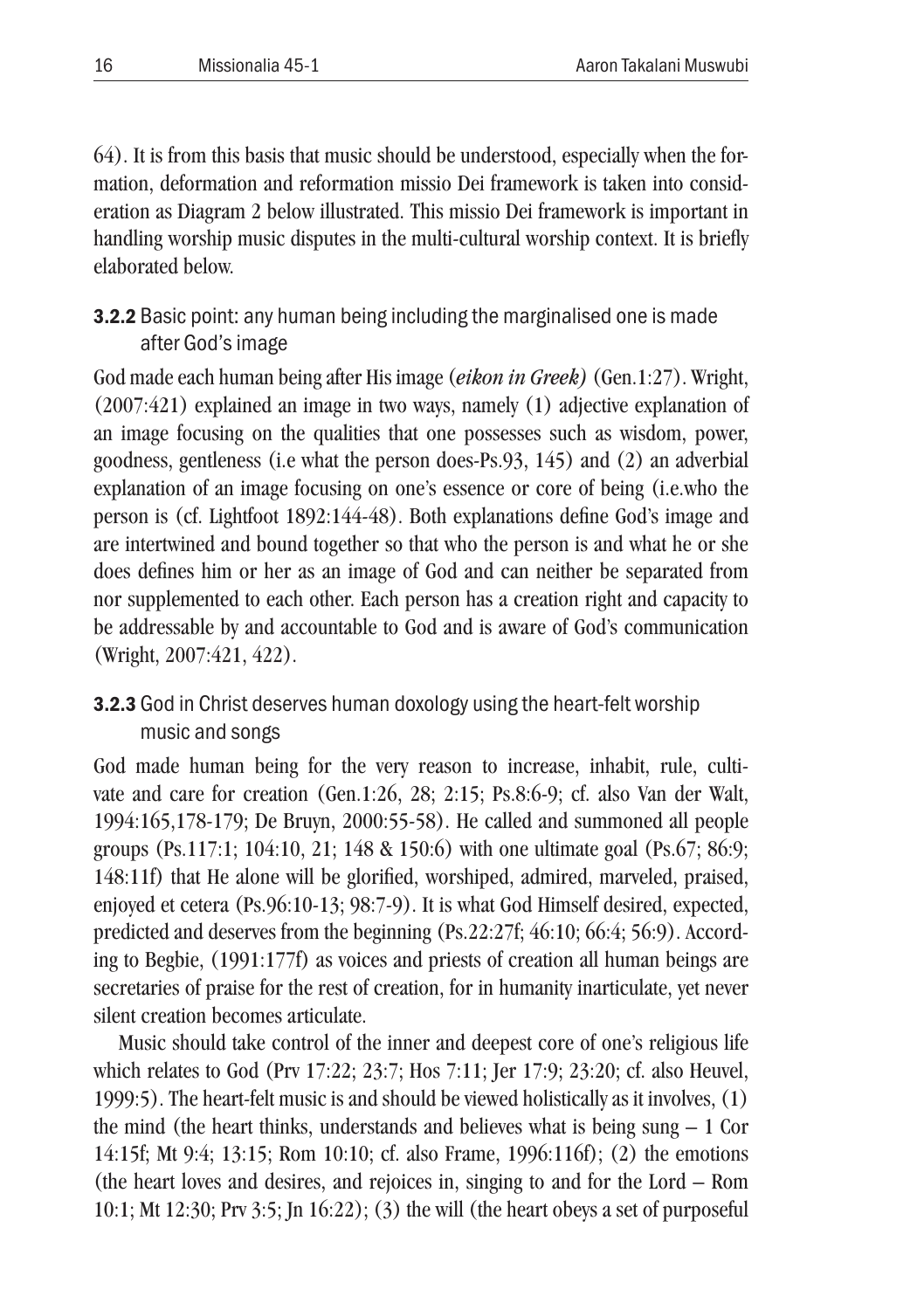|                                                                    | Global Localisation (in music)                                                                                                                                                                                     |                             | Local Globalisation (in music)                                                                                                                                                                                                           |                              | Glocalisation (in music)                                                                                                                                                                                                             |          |  |
|--------------------------------------------------------------------|--------------------------------------------------------------------------------------------------------------------------------------------------------------------------------------------------------------------|-----------------------------|------------------------------------------------------------------------------------------------------------------------------------------------------------------------------------------------------------------------------------------|------------------------------|--------------------------------------------------------------------------------------------------------------------------------------------------------------------------------------------------------------------------------------|----------|--|
| demands (needs)                                                    | A tendency toward localizing music or global localisation<br>(what is global is adapted locally) Process of adapting<br>music to specific culture to serve (satisfy) its specific                                  | (needs)                     | A tendency toward globalizing music or local globalisa-<br>tion (Process of spreading locally adapted music to<br>global arena to serve (satisfy) universal demands                                                                      |                              | Local globalisation and Global localisation (distinct, yet<br>overlapping focuses) are applied to music.                                                                                                                             |          |  |
| tunes (Rothra, 2009:4).<br>Smit (2007:194-196).<br>(Kirby, 1955:9) | J.D du Toit (Totius) used the volk (hymn) tunes (Akrofi &<br>Martin Luther adapted ancient Greaco-Roman music<br>John Calvin adapted German/French music tunes<br>So is the Black (American) African worship music | ally intended worship songs | and Colossae to sing Psalms, Hymns and Spiritual songs<br>Paul instructed the multicultural local church in Ephesus<br>It is beyond the scope of this article to discuss this glob-<br>as globally intended full range of worship songs. |                              | Holistic operates: both global & local music are utilised;<br>This article set to address a problem: when an adapted<br>music style of a specific culture is forced or institution-<br>alised as a one-size-fi-all to other cultures |          |  |
|                                                                    | Diagram 1 (based on Foglio & Stanevicius, 2006:26 - 38)                                                                                                                                                            |                             |                                                                                                                                                                                                                                          |                              |                                                                                                                                                                                                                                      |          |  |
| World                                                              | <b>Nature</b>                                                                                                                                                                                                      | Philosophy<br>Plato's       | <b>Soul</b>                                                                                                                                                                                                                              | Music Tripar-<br>tite Schema | ence on West<br>Plato's Influ-                                                                                                                                                                                                       | Value    |  |
| Invisible                                                          | forms                                                                                                                                                                                                              | deal/real/eternal           | Reason                                                                                                                                                                                                                                   | Musica Mundana               | Logos (abstract)                                                                                                                                                                                                                     | Good     |  |
|                                                                    |                                                                                                                                                                                                                    | Soul (in body/<br>prison)   | Spirit                                                                                                                                                                                                                                   | Musica Humana                | Harmonia (not<br>mixed)                                                                                                                                                                                                              |          |  |
| Visible                                                            | matter                                                                                                                                                                                                             | Copy/image/<br>appetite     | Body                                                                                                                                                                                                                                     | Instrumentalis<br>Musica     | Rhythmos (mixed)                                                                                                                                                                                                                     | Evil/Bad |  |
|                                                                    | Diagram 3 (based on Edgar, 2003:82f & Will, 2010:13f)                                                                                                                                                              |                             |                                                                                                                                                                                                                                          |                              |                                                                                                                                                                                                                                      |          |  |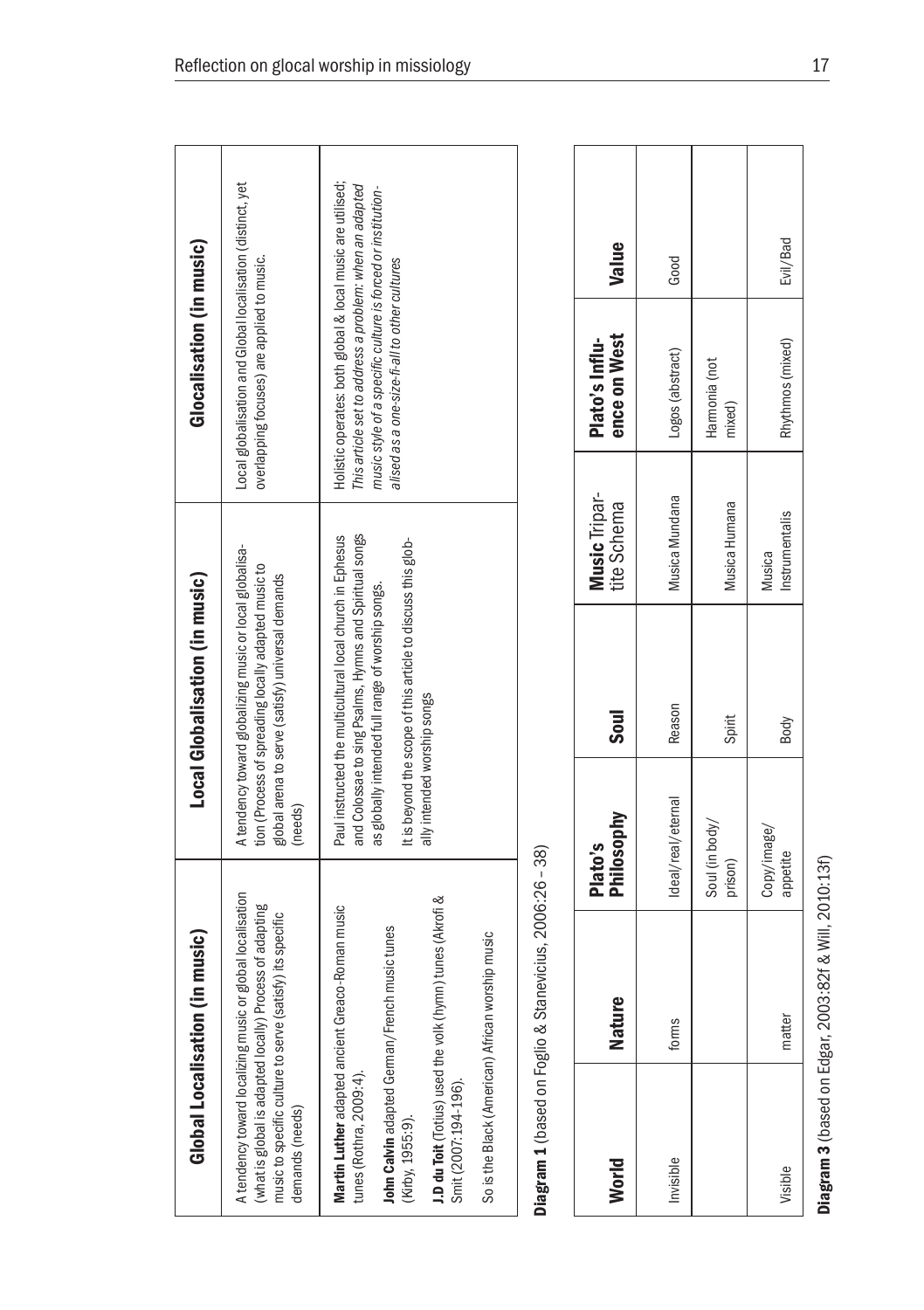

Diagram 2 (based on Brown, 2011:17; Guroian, 1997:377 & Wright, 2007:421-422)

plan of what one sings (Prv19:21; 2 Cor 9:7; Rom 6:17); (4) the conscience (the heart is conscious of sinful tendencies in human nature in singing  $-1$  John 3:20-21). Joyful, exuberant and heartfelt singing is one of the evidences that the church is Spirit-filled (Stott, 2007; MacArthur, 1986: 256) which is distinct from a skindeep impersonal one (Ouweneel, 2009:32f)

# 3.2.4 Critical point: the deformation of human doxology and the misdirection of worship music

There are many ways that the fall of humanity into sin misdirected human doxology (praise and worship) including the Plato's tripartite schema and dualistic teaching. It is so powerful that it separates and distorts the biblical view about the nature and structure of the cosmos, humans and music and hence depicts anything related to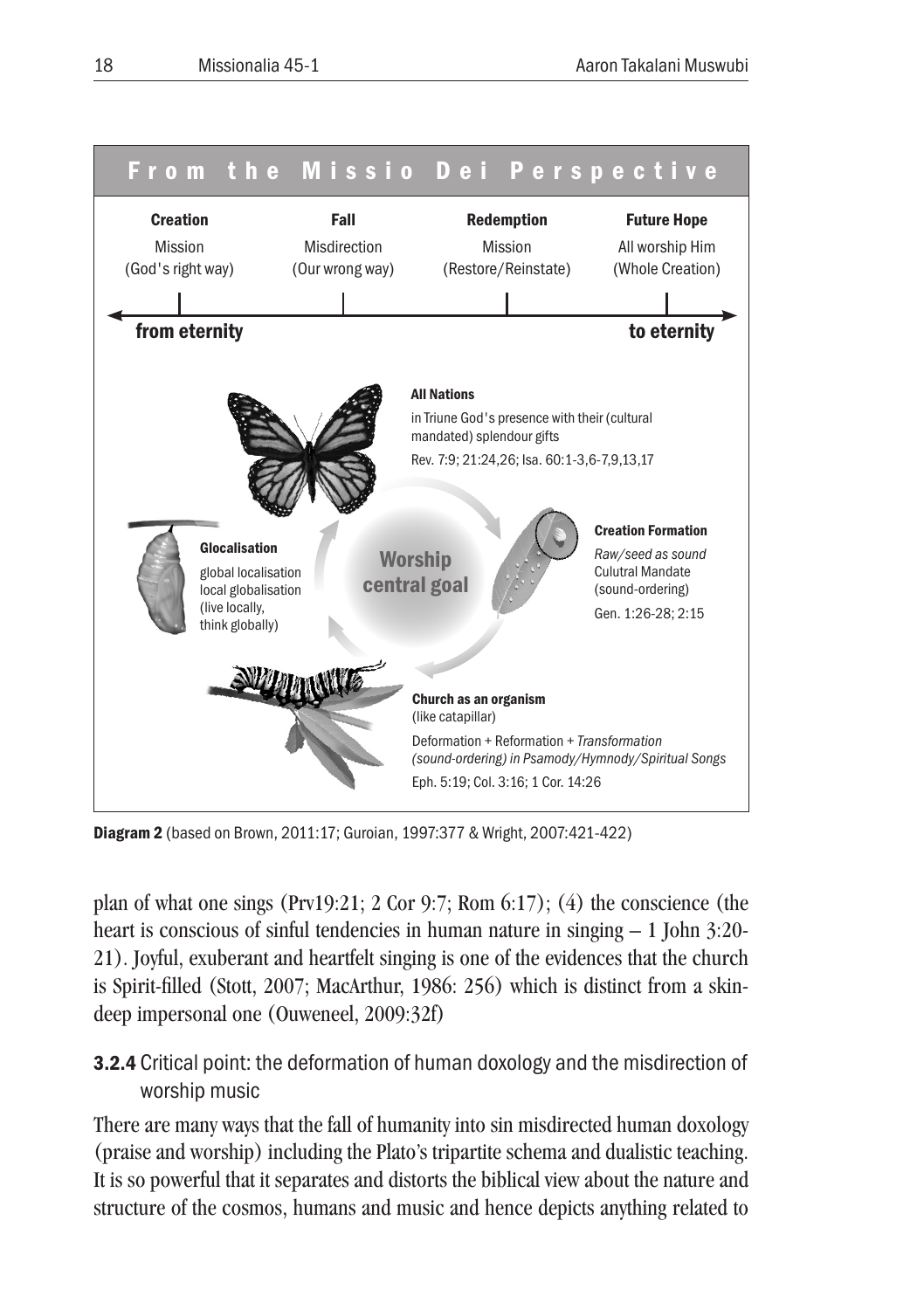the body and its emotions including musical rhythms, expressions and instruments as bad, or evil (cf. Diagram 3 below; cf. also Hodges, 2010:4; Edgar, 2003:82).

Indeed, music's associated with immorality and with pagan worship (that is used to invite gods for the worship and expel demons) is part of the deformation and the tempering effects of music (Andrews, 1992:31; Solomon, 1992:1; Chupungo, 1994:105; Fourie, 2000:112). But is misleading to view the human body and music (including music instruments like drum) and all that is associated with emotional expressions and elaborations as intrinsically and inherently bad or inferior or evil (Wilson-Dickson, 1992:23). Due to sin, the human body and music (including music instruments like drums are misdirected and hence confirm that the fall of Adam and Eve into sin defiled, distorted and corrupted the view of the Cosmos including human being as an image and how he or she communicate with God including through music. But the good news is that the intrinsic and inherent values of the Cosmos including human being as an image and how he or she communicate with God including through music remain intact (it is neither eradicated, nor destroyed) by sin. In Christ they are and should be restored, reinstated and redeemed (Gen.9:6; James 3:9; 1 Cor.117; cf. also Canons of Dordt, ch.3 / 4 Article 4). The redemption process, which was anticipated in the Old Testament, was fulfilled in Christ, and the Great Commission is given to the Church to bring Christ's redemption to humanity and to the rest of creation (cf. Lightfoot 1892:143f). It is unfortunate that that Plato single out the mind (reason) as he claims that the proper tune and melody purifies or elevates the mind to pursue the invisible and speculative world of form, beauty, harmony and order (Hodges, 2010:3-4) on the expense of other music expressions and rhythm mixing as practiced by non-western who are viewed as lower and inferior in a scale of cultural and religious development, including their inherently bad or evil music (cf. Conn, 1984:35, 55, 85; Fowler, 1995:20f).

# 3.2.5 Reformation (transformation) addresses the completed, yet unfolding creation of sound

Worship songs and music is and should be understood as part of God-given cultural mandate. The sound, its waves, properties, human larynx, wood, metal, reed et cetera lay vibrant to be unfolded, developed and , shaped into (worship) songs and music (Eph.5:19; Col.3:16). In this regard 'making disciples' and 'making music' are complementary mandates which need many and varied gifts to fulfill and God called and enabled specific people fulfill them (Edgar, 2003:102f; Rothra, 2009:1). It became clear in this article that as part of God-given cultural mandate worship songs and music is and should be understood as God's instrument in the redemption and commission process by not only making, but transforming music as a complementary mandates to that of 'making disciples' (cf. Mtt. 28:18f). Making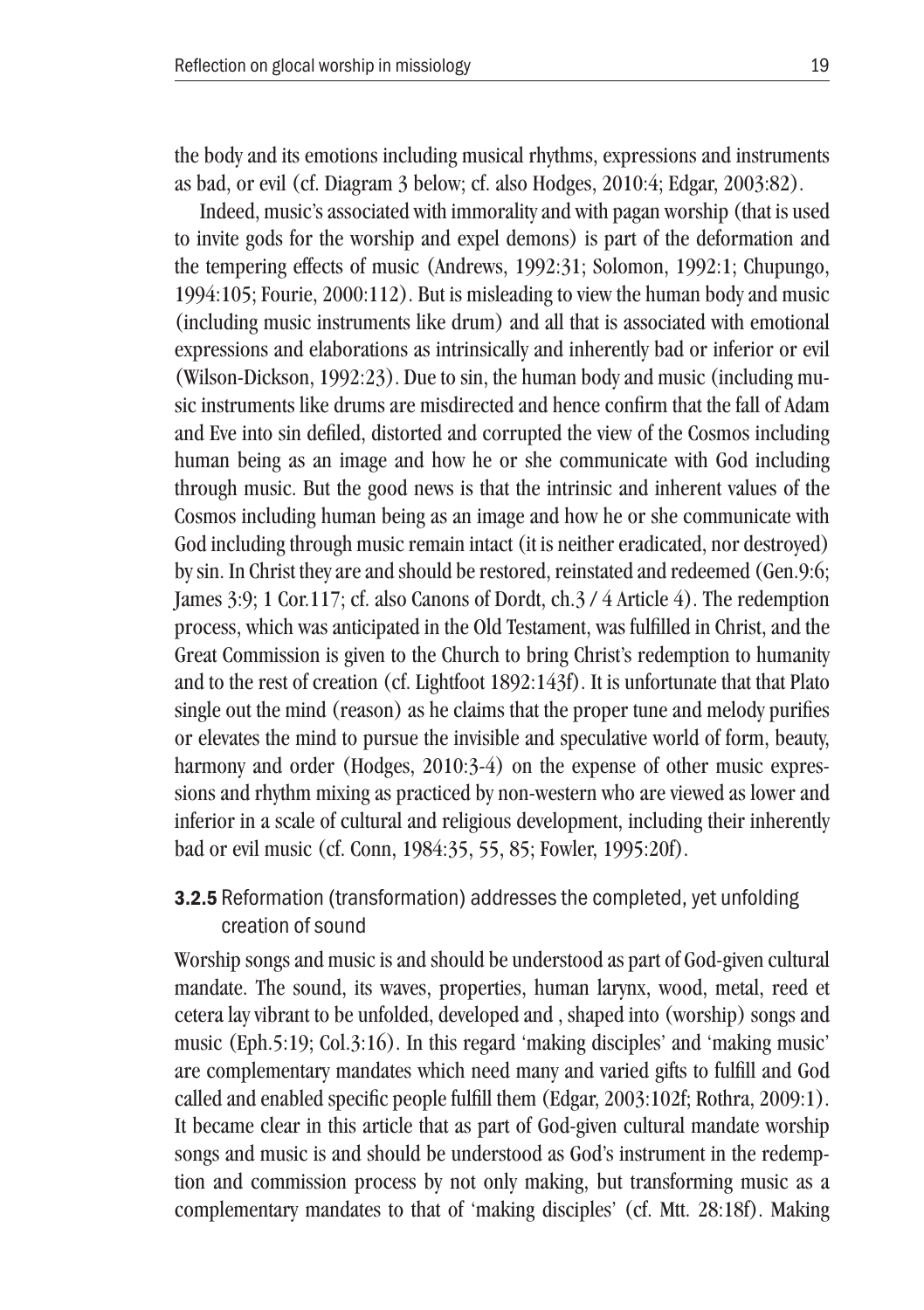disciples need many and varied gifts including the gifts of making and transforming music so as to fulfill the mandate. Due to limited space and time this fact cannot be elaborated further and to get more detail on it, Edgar, (2003:102f) and Rothra, (2009:1) among others are more helpful.

#### 3.2.6 Towards the fullness of life through a holistic glocal worship

Christ brings salvation as an inner transformation of the whole person and which affect every area and aspect of one's life including socio-political and economic life. Diagram 2 above which indicates the metamorphosis process is used with its limitations to explain the transformation process (Guroian, 1997:377; Brown, 2011:17). This article argues that the Church is called to bring transformative gospel and to safe guard the integrity of the Gospel which point to the fullness of life. According to Fowler (1995:153), the integrity of the gospel is maintained when both the focus and the scope of the gospel is preserved and proclaimed. The focus of the Gospel is in the person's regeneration by God's grace and in his or her on-going personal relationship with God nurtured by prayers, reflections, bible studies et cetera. The scope of the Gospel on the other hand, is as broad as human life. Christ brings salvation to the whole person and the scope of such salvation pertains to every area and aspect of his or her own life including the socio-political and economic life.

The Hillbrow Family of Churches felt, as their missional calling to work in and around the innercity of Hillbrow and around. It is a melting pot of the spectrum of the worship music and songs. in a local and yet global context. These local Churches use their God-given calling, a liturgical (*leitourgia)* calling*,* the public worship service of God to humanity as well as to the rest of creation as part of their Godgiven comprehensive calling together with the *kerygma* [proclamation], *diakonia*  [ministry of service] and *koinonia* [communion or fellowship] as articulated by Hoekendijk (Kritzinger *et al*. 1994:36).

The Church worship music has been affected in every age by the prevailing worldview or spirit of that age (Johansson, (1992:35). The five precepts for worship music applied by the 16th century Reformers (including Luther and Calvin) and J.D. du Toit amongst others as a standard criteria to guide and direct their incorporation (adoption, adaptation and adjustments) of the folk (hymn) melodies and tunes into the global-intended Psalm, Hymns and Spiritual Songs will still be used as a common practices in the local Churches in and around Hillbrow, namely: firstly, that music is a gift from God next to theology (Gritters, 2008:83; Garside, 1979: 64); secondly, that singing should be congregational (Garside, 1979:12); thirdly, that an understandable language/vernacular of ordinary people should be used in singing (Garside, 1979:11); fourthly that the popular melodies/ tunes familiar to the ordinary people should be used (Leaver, 2007:13; Westermeyer,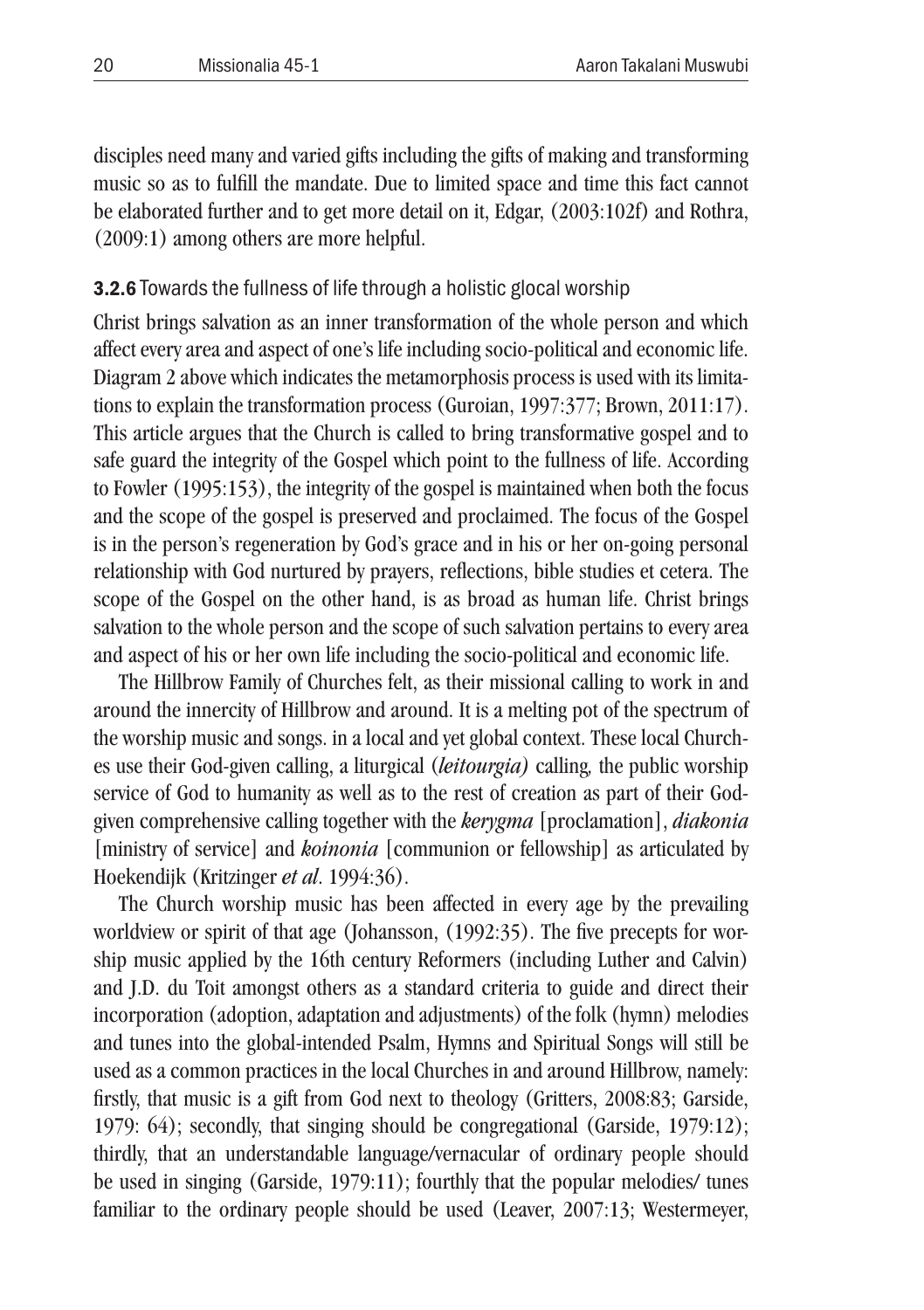1998:148, 149); fifthly that the congregation should be trained/equipped so as to sing well especially to sing vocally (cappella), chorally (in unison) and in the right melody (Garside, 1979:64; McKee, 2003:19f; Gritters, 2008:83). In this regard this article the incorporation (adoption, adaptation and adjustment) of the ordinary melodies and tunes into the global-intended Psalm, Hymns and Spiritual Songs is an important contextualisation of the Gospel message to the local settings so that singing is clear and understandable to the ordinary people and also to encourage the congregational participation in singing vernacular songs (Frame, 1996:115). The Hillbrow Family of Churches believe in what Gisbertus Voetius (1589-1676), formulated as the three aims of mission, namely the conversion (*conversio gentium*); church planting (*plantatio ecclesiae*); honouring God (*gloria Dei*) (Verkuyl, 1981:38; Kritzinger, Meiring & Saayman, 1994:36). As the local churches in the Hillbrow innercity, we exist, firstly to glorify God as the first and the ultimate goal (cf. Piper, 2010:232; the Heidelberg Catechism. Lord's Day 1, Question.1) and secondly to proclaim (Hebrew word *basar* equivalent to *euangelizomai* "to bring good news) and to make declaration (cf. exangello in LXX version of Psalm 9:14) of God's character and conduct also through their doxological songs (Kaiser Jr., 2000:34; Wright, 2010:246) and thirdly so that through such act the community of people is gathered in Christ and through His Spirit so as to experience the same transformation of the whole person and the fullness of life (cf. Wright, 2010:250). The fullness of life is well explained in Greek language. Unlike English, the Greek language has three different words for life, Firstly, there is bios (βιος) from which English word biology is derived, refers primarily to physical life (Luke 8:14); secondly the psuche  $(\psi \psi)$  from which the English word psychology is derived refers to psychological (behavioural) life (mind, emotions and will). The third Greek word for life is zoe (ζωή). The English name 'zoology' for 'animal life' is the result of a mistranslation of this word, where-, in Greek it refers to the life that belongs to God that becomes ours when we cross the doorway of Christ and hence enters into a relationship with God (cf. James A Folwler (1998:11f.).

### 4. Conclusion

In this article, given the missio Dei framework, there are two ways of applying glocalisation so as to handle the worship music styles and/or tunes in the multi-cultural worship service context. On the one hand, it should be acknowledged that there are globally-intended Psalms, Hymns and spiritual songs as Paul mentioned in Colossians 3:16 and Ephesians 5:19 as a general worship song framework which are and should be contextualized to suit many and varied local Church settings, interest, tastes and preference (Robertson, 1992:28f; Khondker, 2004:3). On the other hand, it should be acknowledged that since there are and should be many and varied local Church in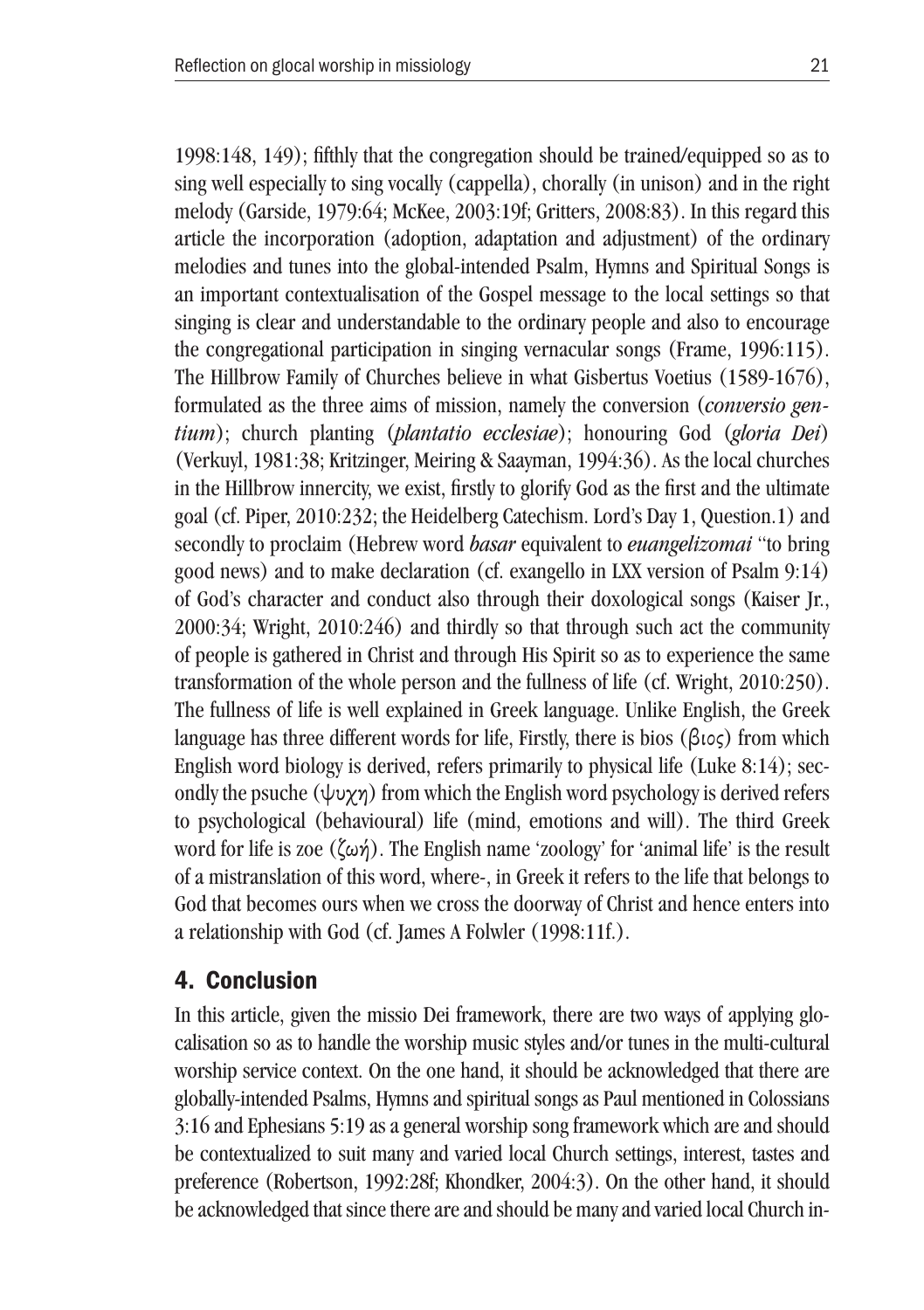novated folk song tunes/styles which are equally important and hence can and should likely spread far beyond their locality into a deterritorialised or trans-territorial global arena, they should not necessarily be institutionalized as the one-size-fit all, though they can inspire others and hence can be borrowed in composing and compiling the 21st century worship songs and music and beyond.

It is understandable that there was, is and will be a strong conviction that 'the well-established' worship style should remain in the centre and the host cultures' worship music style should be marginalised and remain in the periphery, if not be done away with altogether (Hawn, 2003:2, 6, 13). But the history taught us that the dichotomy debate regarding which worship style is central and which ones are periphery is no longer sustainable in multi-cultural church context both locally and globally (Hawn, 2003:2, 6, 13) as it just portray the mono-cultural ethnocentric worship style regarding the music, rituals and symbols as indicated in the historical development of the Church in many and varied context including the Jewish, Graeco-Roman and Western Europe/North American Church context as indicated in Diagram 4 below. Hence to ask Black Africans to sing Western tunes/ melodies is to be countercultural. Africans have an entirely different tonality that overlaps in different ways with western tonality (asking it is kind of like trying to pound a square peg into a circular hole). If you try hard enough, you can make it work, but it is abrasive to the Bantu ear.

In the Diagram 4 it is indicated the ethnocentric conviction of the varied wellestablished Churches' worship style throughout the centuries with a continuous dichotomy debate regarding their conviction that they should remain in the centre and their respective host cultures' worship music style should be marginalised and remain in the periphery, if not be done away with altogether. There are many and varied well-established Churches that can be used as an example, but the three are used in a general way in Diagram 3 to indicate that (1) when the gospel was well-established in the Jewish-dominant Church, they viewed their worship styles as superior towards their Gentiles Graeco-Roman converts, (2) likewise when the gospel was well-established in the Graeco-Romans Church, they viewed themselves as superior to their so-called inferior "Barbarian" European converts; in the same way, it can be read (3) when the gospel was well- established in the Europeanand North-American Churches, they viewed and still, in some, if not most case viewed themselves as superior to their so-called inferior "Heathen" second and third World converts.

#### 4.1 Summary

In this way, this article is attempting to address the problem of marginalised woship music styles and tunes. It became clear that the concept glocalisation can be ap-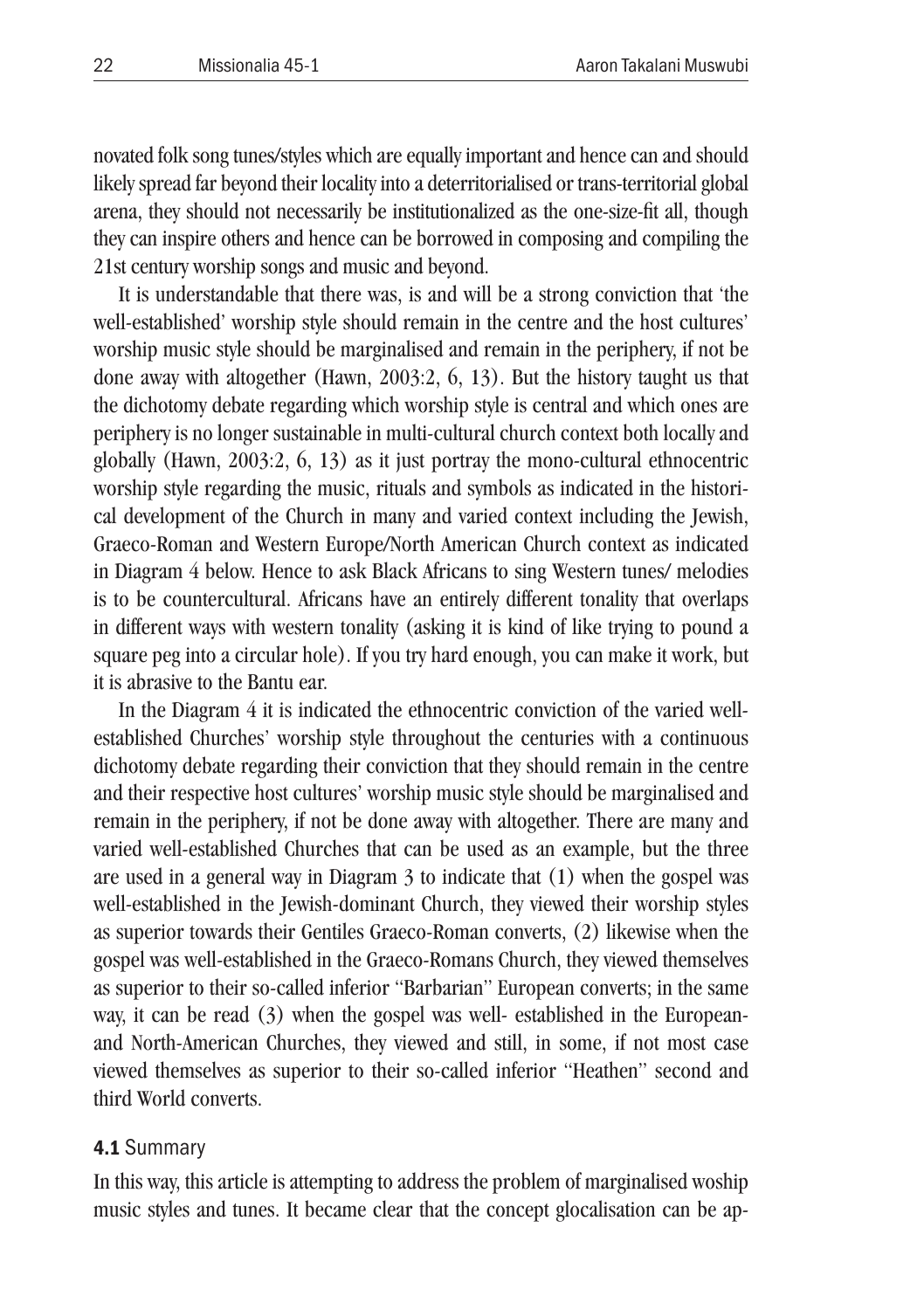|    | <b>Ethno-centric worship centre</b><br>(Dominating Christian Church) | <b>Their host are viewed as inferior with</b><br>peripheral 'suspected' worship styles |
|----|----------------------------------------------------------------------|----------------------------------------------------------------------------------------|
|    | Jewish                                                               | Graeco-Roman Gentiles                                                                  |
| 2. | Graeco-Roman                                                         | Barbarian 'European converts                                                           |
| 3. | W.European/N.American                                                | Heathen 2 <sup>nd</sup> /3 <sup>rd</sup> World converts                                |

Diagram 4 (based on Hawn, 2003:2, 6, 13)

plied in the music context. In this article, the sixteen century reformers' setting of Martin Luther and John Calvin and that of the Afrikaans are used as an example of how globally-intended worship songs like Psalms, Hymns and Spiritual Songs were integrated and incorporated for the sake of the ordinary Church members by using tunes and melodies which are understandable or able to sing in their respective socio-historical settings /context. The problem is experienced when those locally intended worship song styles are formalized as criteria and/or standards for other cultural groups like the black (American) Africans who also have their own sociohistorical settings or context as the basis of their melodies or tunes. In this article, a strong conviction which the established churches have on their worship styles that they should remain in the centre and the host cultures' worship music style that they should be marginalised and remain in the periphery, if not be done away with altogether (Hawn, 2003:2, 6, 13) is no longer sustainable in multi-cultural church context both locally and globally as it became clear in history that it portrayed the mono-cultural ethnocentric worship music style of the Established Churches which was and is still forced on their host Churches. Indeed any local-innovated folk song tunes/styles are by nature of God's cultural mandate is and should be viewed as important optional worship song styles which can spread far beyond their locality into a global arena and hence in that way they can be borrowed in composing and compiling the 21st century worship songs and music as it was and is still the case in most established denominations including most local churches that form the Hillbrow Family of Churches. Therefore both local-innovated worship song tunes/ styles are and should be equally used.

### 4.2 Recommendations

Due to space and time in this article there are issues which need further clarity as far as this article is concerned, including firstly, the view that the Psalms, Hymns and spiritual songs (Col.3:16; Eph.5:19) are regarded as a globally-intended worship songs as there were meant to be sung in a multicultural Churches in Ephesus and Colossae as full range of worship songs (Detwiler, 2001:1; Dunn, 1996:236; Mar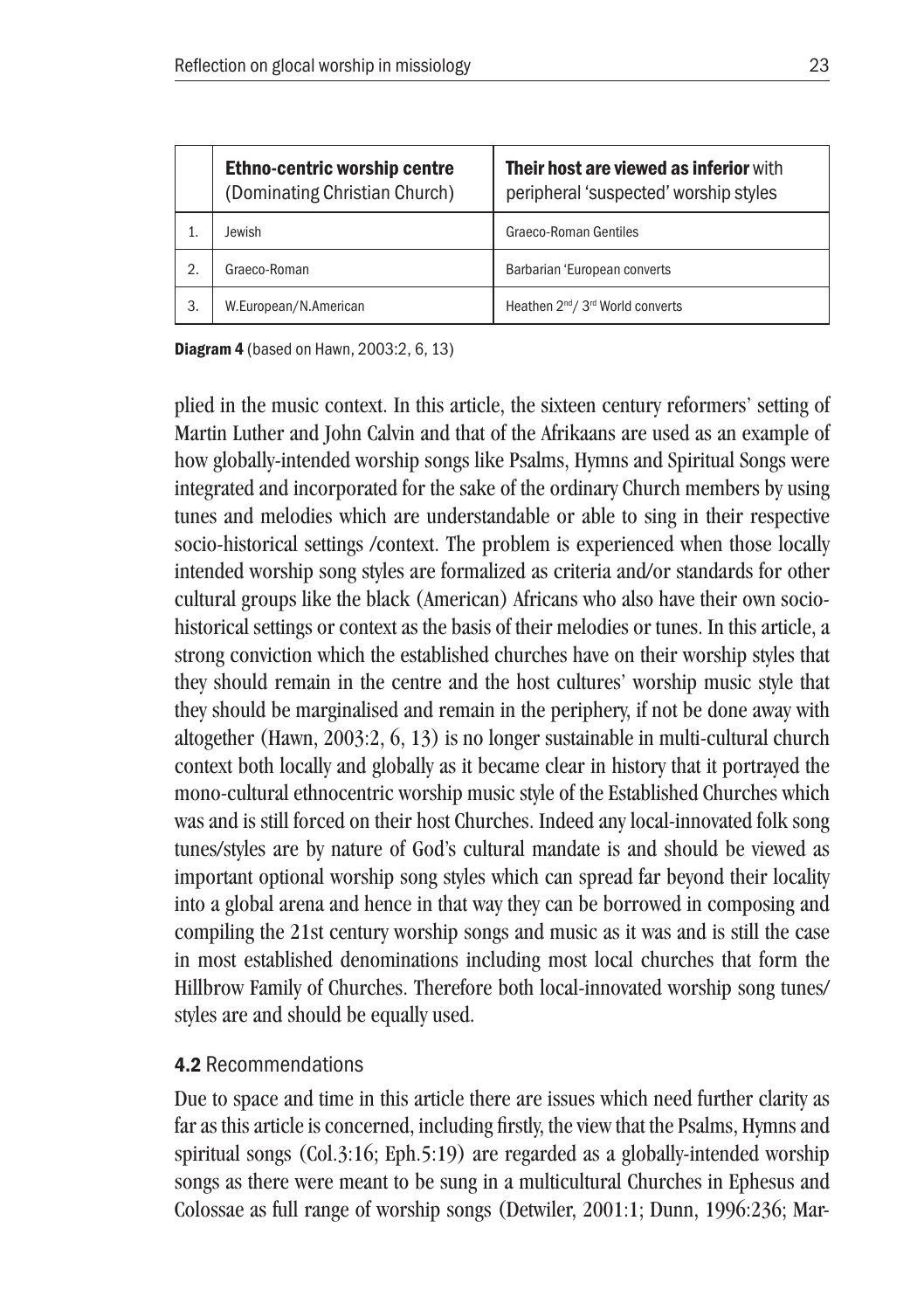tin, 1982:51); secondly the fact that Black Africans music and songs have an entirely different tonality that overlaps in different ways with western tonality (asking it is kind of like trying to pound a square peg into a circular hole); lastly, but not the least the suggestions put forward by Liesch (1996:25) and many practical theology scholars of the blending or converging the traditional and contemporary worship styles in a ratio of 50/50 or 25/75 or 60/40 as a convergence ratio of the traditional and contemporary worship songs on the same Sunday morning service depending on the compositions of the people and the church's history and traditions.

# **Bibliography**

- Agawu, K. 2003. *Representing African Music: Postcolonial Notes, Queries, Positions*. New York: Routledge.
- Augustine of Hippo, 2008. Confessions, Chadwick, Henry transl. New York: Oxford University Press.
- Anderson, J. 2007. Paradox in Christian theology an analysis of its presence, character and epistemic status. Waynesboro, Georgia, USA: Paternoster.
- Andrews, T. 1992. Sacred sounds: transformation through music and word. Saint Paul, MN: Llewellyn Publications.
- Balia, D. & Kim, K. (eds.) 2010. *Edinburgh 2010. Volume II, Witnessing to Christ today,*  Oxford. Regnum Books International.
- Begbie, J.S. 1991. Voicing creation's praise: towards a theology of the arts. Edinburgh: T & T Clark.
- Benedict XVI, 2009. *Caritas in veritate, Encyclical letter of the Supreme Pontiff Benedict xvi*, Libreria Editrice Vaticana.
- Bernstein, A. 2002. Editor of Johannesburg-African's world city. Johannesburg: The center for development and enterprise.
- Blacking, John. 1955. "Some Notes on a Theory of African Rhythm Advanced by Erich von Hornbostel." *African Music Society Journal* Vol. 1, no. 2: 12-20.
- Bonhoeffer, D. 1970. Psalms: The prayer book of the Bible. Minneapolis: Augsburg Publishing House
- Bosch, D.J. 1991. Transforming mission: paradigm shifts in theology of mission. Maryknoll, NY: Orbis Books.
- Brightman, F.E. 1896. Liturgies, Eastern and Western, Vol.I, Introduction, xvii-xxix. Oxford: Clarendon Press.
- Brown, T.M. 2011. Motherhood, the metamorphosis: a spiritual transformation for women and men. s.l.: Marie Brown.
- Brueggemann, W. 1995. The psalms and the life of faith. MN: Augsburg Fortress
- Burge, D., 1966. Perfect Pitch: Color hearing for expanded musical awareness. Fairfield, IA: American educational music publications, Inc.
- Burgess, H. 1853. *Select Metrical Hymns and Homilies of Ephraem Syrus,* London: Blackader.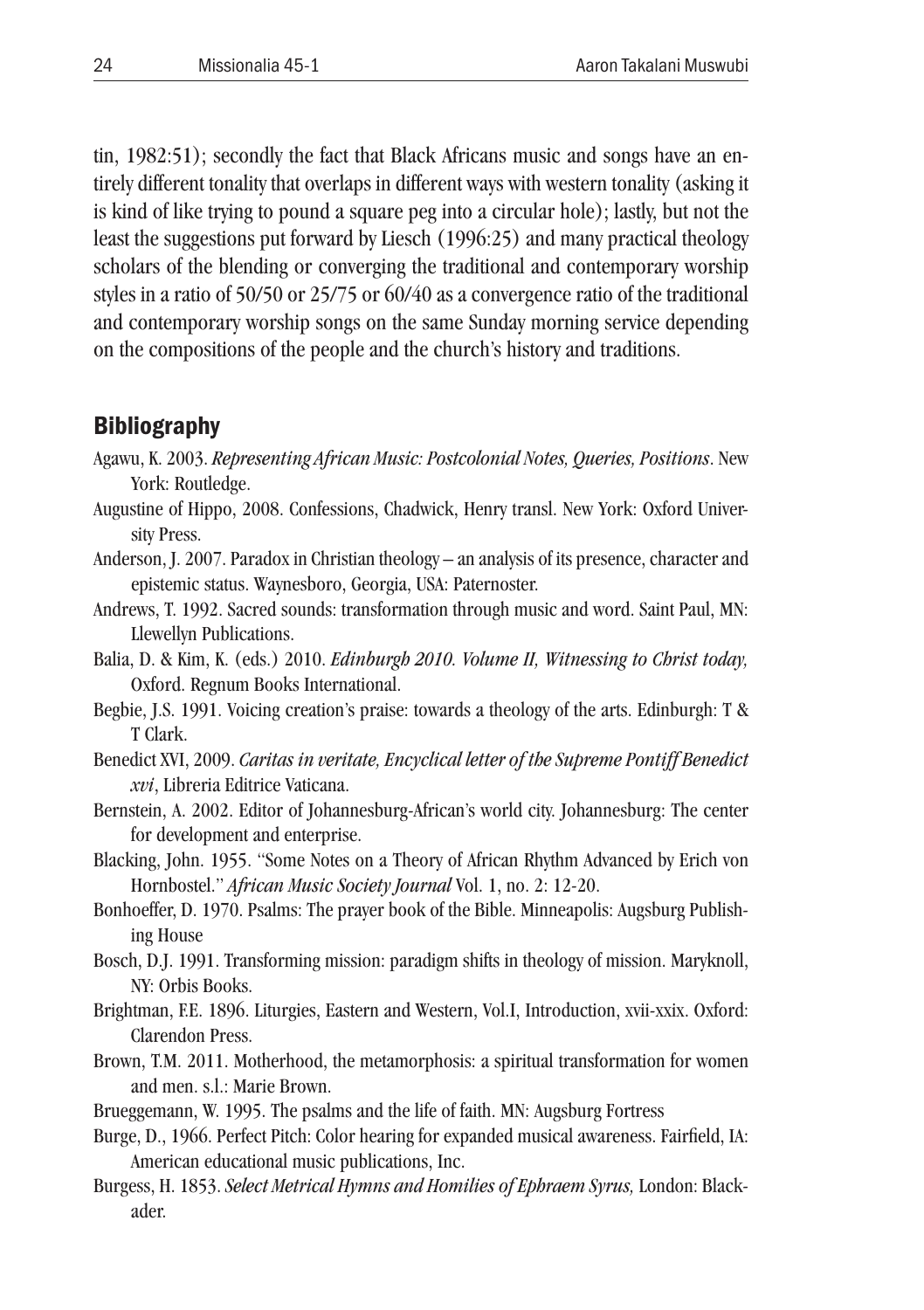- Byars, R. P. 2002. The future of protestant worship beyond the worship wars. Westminster: John Knox Press.
- Calitz, C.J. 2011. *The free song (hymn) as a means of expression of the spirituality of the local congregation with specific focus on the situation of the Dutch Reformed Church in South Africa*, (PhD.Thesis). Pretoria: University of Pretoria.
- Calvin, J. 1960. *Institutes of the Christian Religion,* Battles trans. Philadelphia: Westminster Press.
- Chernoff, J.M. 1979. *African Rhythm and African Sensibility: Aesthetic and Social Action in African Musical Idioms*. Chicago: The University of Chicago Press.
- Chupungco, A.J. 1992. Liturgical inculturation: sacramental, religiosity and catechesis. Collegeville, MI.: The Liturgical Press
- Conn, H.M, 1984. *Eternal word and changing worlds. Theology, Anthropology, and Mission in Trialogue*. New Jersey: P & R Publishing.
- Coplan, D. 1985. *In Township Tonight*. New York: Longmans Group Limited.
- Davis, K.L. 2003. Building a biblical theology of Ethnicity for Global mission. The Journal of ministry and theology  $(91 – 126)$  Baptist Bible Seminary.
- De Bruyn, P.J. 2000. Ethical perspectives. Translated by D. Kempff. Pochefstroom: PU for CHO.
- Delling, G, 1962. *Worship in the New Testament*, New York: ET, Darton, Longman & Todd.
- Demol, K.A. 1999. How should Christians think about music? Pochefstroom: PU for CHO.
- Edgar, W. 1986. Taking note of music. Wallingford, United Kingdom: SPCK publication.
- Eichrodt, W. 1961. Theology of the Old Testament Vol.1. Westminster: John Knox Press.
- Escobar, S. 2003. *The new global mission: The gospel from everywhere to everyone*. Downers Grove, Illinois InterVarsity Press.
- Eskew, H. & McElrath, H.T. 1995. Sing with understanding: An introduction to Christian hymnology, 2nd edition, revised and expanded. , Nashville, Tennessee: Church street press.
- Foglio, A. & Stanevicius, V. 2006. Scenario of glocal marketing as an answer to the market globalization and localization. Part I: Strategy scenario and market, Klaipeda, Lithuania: *Vadyba/Management*.
- Fowler, J.A. 1995. *The oppression and liberation of modern Africa: examining the powers shaping today's Africa*, Potchefstroom: Instituut vir Reformatoriese Studie (IRS).
- Frame, J.M. 1996. *Worship in Spirit and Truth: A refreshing study of the principles and practice of biblical worship,* New Jersey, USA: P & R Publishing.
- Fujino, G. 2010. *"Glocal" Japanese Self-Identity*: A missiological perspective on paradigmatic shifts in Urban Tokyo.
- Garside, C. 1979. The origins of Calvin's theology of music: 1536 1543. Philadelphia: American Philosophical Society,.
- Giulianotti, R. 2012. Glocalization and sport in Asia: Diverse perspectives and future possibilities. *Sociology of Sport Journal*, 2012:29.
- Green, M. 2005. Translating the Nation: Phaswane Mpe and the Fiction of Post-Apartheid. *Scrutiny2* 10.1:3-16.
- Griffiths, G & Clay, P. 1982. Hillbrow. Cape Town: Don Nelson.
- Gritters, B.L. 2008. Music in worship: The reformation's neglected legacy, Protestant Reformed Theological Journal Vol.1, no.1 (November).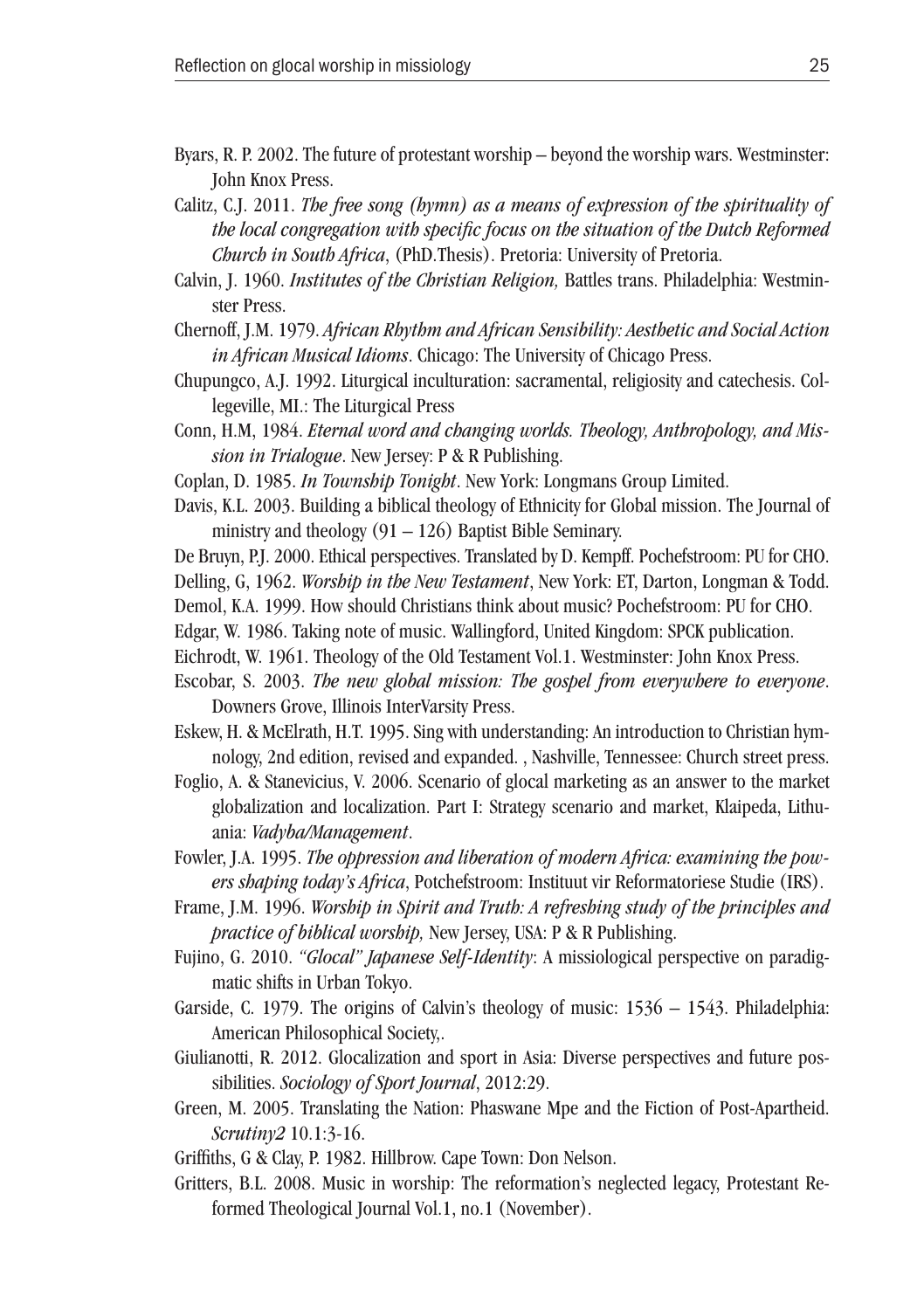- Guder, D. L. 1998. Missional church: from sending to being sent. (*In* Guder, D.L., ed. Missional church: a vision for the sending of the church in North America. Grand Rapids, MI: Eerdmans. p. 1-17.)
- Guroian, V. 1997. Moral formation and Christian worship. The Ecumenical review, 49 (3):  $372 - 378.$
- Hallen, B. 2009. *A short history of African philosophy*, Bloomington: Indiana University Press. Hasting, A 1976. *African Christianity.* London: Geoffrey & Chapman.
- Hawn, C.M. 2003. Gather into one-Praying and singing globally. Grand Rapids, Michigan: William & Eerdmans publishing company.
- Heidelberg Catechism, Lord's Day 35, question 96.
- Hodges, J.M. 2010. Beauty in music: inspiration and excellence for Veritas Academy Fine Arts Symposium. Lancaster: Veritas Academy Press
- Horton, M. 2002. A better way: Rediscovery the drama of God-centered worship. Grand Rapids, Michigan: Baker Books.
- Kaiser Jr., W.C. 2000. Mission in the Old Testament Israel as a light to the nations. Grand Rapids, Michigan: Baker Books
- Khondker, H.H. 2004. Glocalization as globalisation: Evolution of a sociological concept. *Bangladesh: e-Journal of Sociology*, 1(2) July:
- Kimball, D. 2003. *The emerging church: vintage Christianity for new generations.*  Zondervan.
- Kirby, Percival R. 1959. The Use of European Musical Techniques by the Non-European Peoples of Southern Africa." *Journal of the International Folk Music Council*, Vol. 11: 37-40.
- Kirk, J.A. 1999. What is mission? Theological explorations. London: Darton Longman and Todd.
- Kritzinger, J.N.J. 1994. Mission Where? (In Kritzinger, J.J. & Meiring, P.G.J. & Saayman W.A. On Being Witnesses. Johannesburg: Perskor Book Printers).
- Kruger, D. 2007. "A high degree of understanding and tolerance": veranderende denke oor die moderne Gereformeerde Kerklied. *Koers*, 72(4): 649-669.
- Leaver, R. 2007. *Luther's Liturgical Music: Principles and Implications,* Lutheran Quarterly Books. Grand Rapids, Michigan: Eerdmans,.
- Levitt, T. 1983. The globalization of market, *Harvard Business Review, May–June*, Boston.
- Liesch, B. 1996. *The new worship:Straight talk on music and the Church,* Grand Rapid, Michigan: Baker Book House company.
- Lightfoot, J. B. 1892, *Saint Paul's Epistles to the Colossians and to Philemon*, Zondervan, Grand Rapids., Reprinted, 1959, Macmillan and Co., London.
- Lucia, Christine (ed.). 2005. The World of South African Music: a Reader, Newcastle.
- Ludik, B. 2008. Liturgiese inkleding: 'n moderne oogpunt. *Vir die Musiekleier*, 35: 9-18.
- Marlowe, W.C. 1998. The Music of Missions: Themes of cross-cultural outreach in the Psalms. Missiology 26 (445-456).
- McLaren, B.D. 2007. *Everything must change.* Nashville, TN: Thomas Nelson.
- Merriam-Webster On-line Dictionary, 2015. Encyclopaedia Britannica online. Accessed 30
- June 2015 from http://www.merriam-webster.com/dictionary/parameter Miller, H.M. 1960. History of music. New York: Barnes and Noble Inc.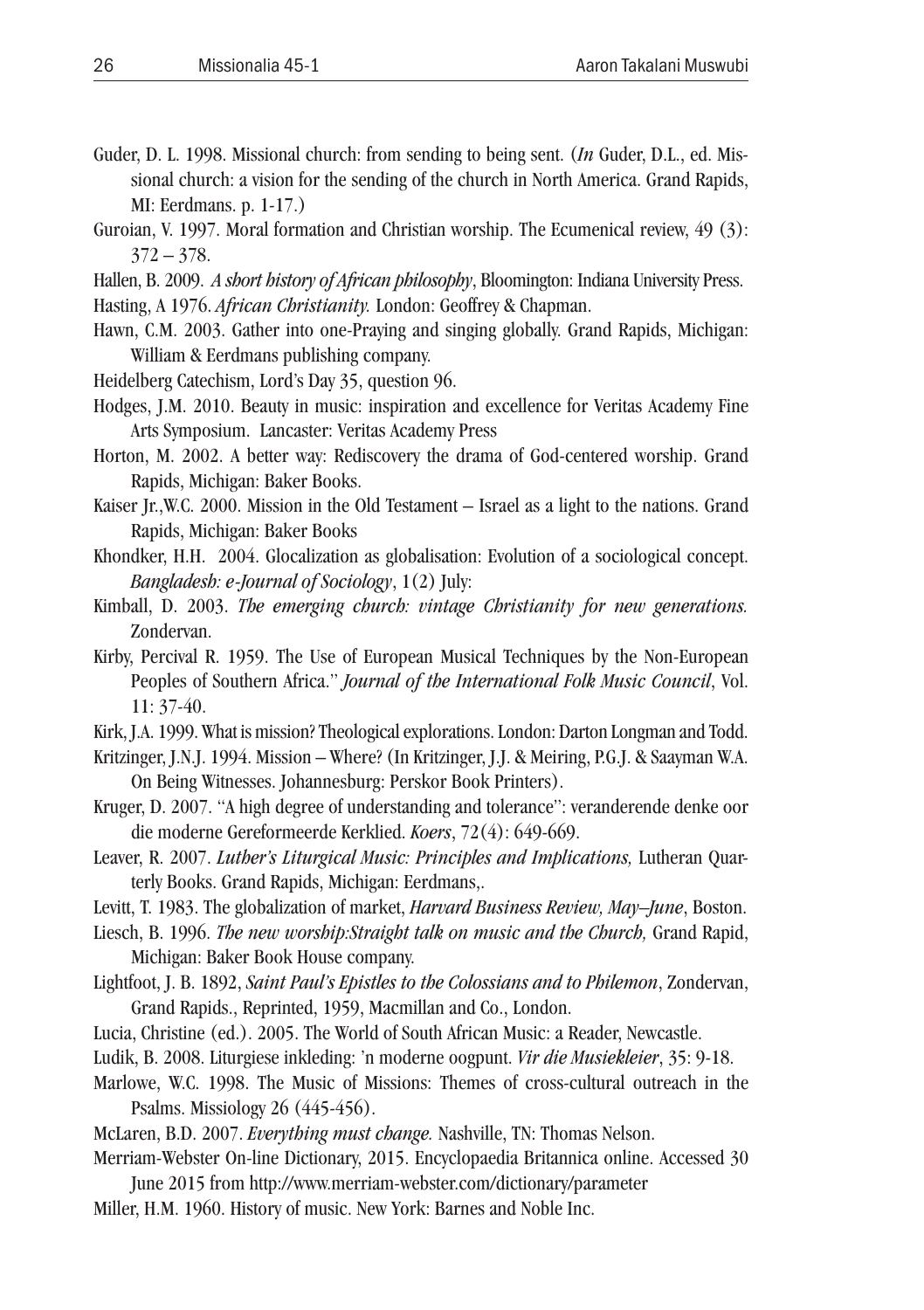- Milne, B. 2007. Dynamic diversity: Bridging class, age, race and gender in the Church. Downers Grove, IL: InterVarsity
- Mpe, P. 2001. *Welcome to Our Hillbrow.* Scottsville: University of Natal Press.
- Muller, C.A. 2004. *South African Music: A century of traditions in transformation (World Music Series).* Oxford, England: ABC CL10,.
- Newbigin, L. 1986. *Foolishness to the Greeks: The gospel and Western culture.* Grand Rapids, MI: W.B. Eerdmans
- Newbigin, L. 1998. Trinitarian doctrine for today's mission. Carlisle, UK.: Paternoster.
- Nketia, J.H. Kwabena. 1974. *The Music of Africa*. New York: W. W. Norton & Company, Inc.
- Nolan, A. 1976. Jesus before Christianity: The gospel of liberation, Cape Town, David Philip.
- Piper, J. 2010. Let the nations be glad! *The supremacy of God in missions*, 3rd Edition. Grand Rapids, Michigan: Baker Academic,.
- Plato, *Republic,*in: Shorey P (tr.) 1953. The Loeb Classical Library. Vol.5. London: William Heinemann.
- Reid, W. S. 1971. "The Battle Hymns of the Lord: Calvinist Psalmody of the Sixteenth Century" *Sixteenth Century Essays and Studies,* ed. Carl S. Meyer, The Foundation for Reformation Research, St. Louis, MO.
- Robertson, R. 1992. *Globalization: Social theory and global culture*. London: Sage.
- Roper, D.L. 1994. Wanted: a new song unto the Lord. (In *A window on the arts Christian Perspective.* Bartholomew, C. ed.). Potchefstroom: PU for CHO.
- Rothra, J.L. 2009. A historical and critical analysis of music as a method of evangelism http:// www.jrothraministries.com/pdfdocs/MusicandEvangelism.pdf, accessed 20/01/2016)
- Saayman, W., 2010, 'Missionary or missional? A study in terminology', Missionalia 38(1), 5−16.
- Solomom, J., 1992, *Music and the Christian*, Probe ministries, Plano, Texas, USA.
- Smith, W.S. 1962, Musical aspects of the New Testament. Amsterdam: unpublished dissertation
- Stott, J. 2007. The Living Church conviction of a life-long pastor. Downers Grove, Illinois: InterVarsity Press.
- Strydom, W. M. L. 1994. Sing nuwe sange, nuutgebore: liturgie en lied. Bloemfontein: UOVS. Totius, 1977. Versamelde Werke X. Eeufees-uitgawe. Kaapstad: Tafelberg Uitgewers Bpk.
- Van Der Walt, B.J., 1997, *Afrocentric or Eurocentric? Our task in a multicultural South Africa*, PU vir CHO, Potchefstroom.
- Van Engen, C. 1991. God's Missionary People: Rethinking the purpose of the local Church. Grand Rapids, Michigan: Baker Books.
- Van Engen, C. 1996. *Mission on the way Issues in mission theology*. Grand Rapids: Michigan: Baker Books
- Van Rensburg, F.J. 2007. Seminar on research methodology. Potchefstroom: North-West **University**
- Webber, R. 2004. Blended Worship (*In* Basden, P. & Engle, P., *eds.* Exploring the worship spectrum: six views. Grand Rapids, MI: Zondervan. p. 175-191.)
- Webber, R. E. 2008. Ancient-Future worship: proclaiming and enacting God's narrative. Grand Rapids, MI: Baker Books.